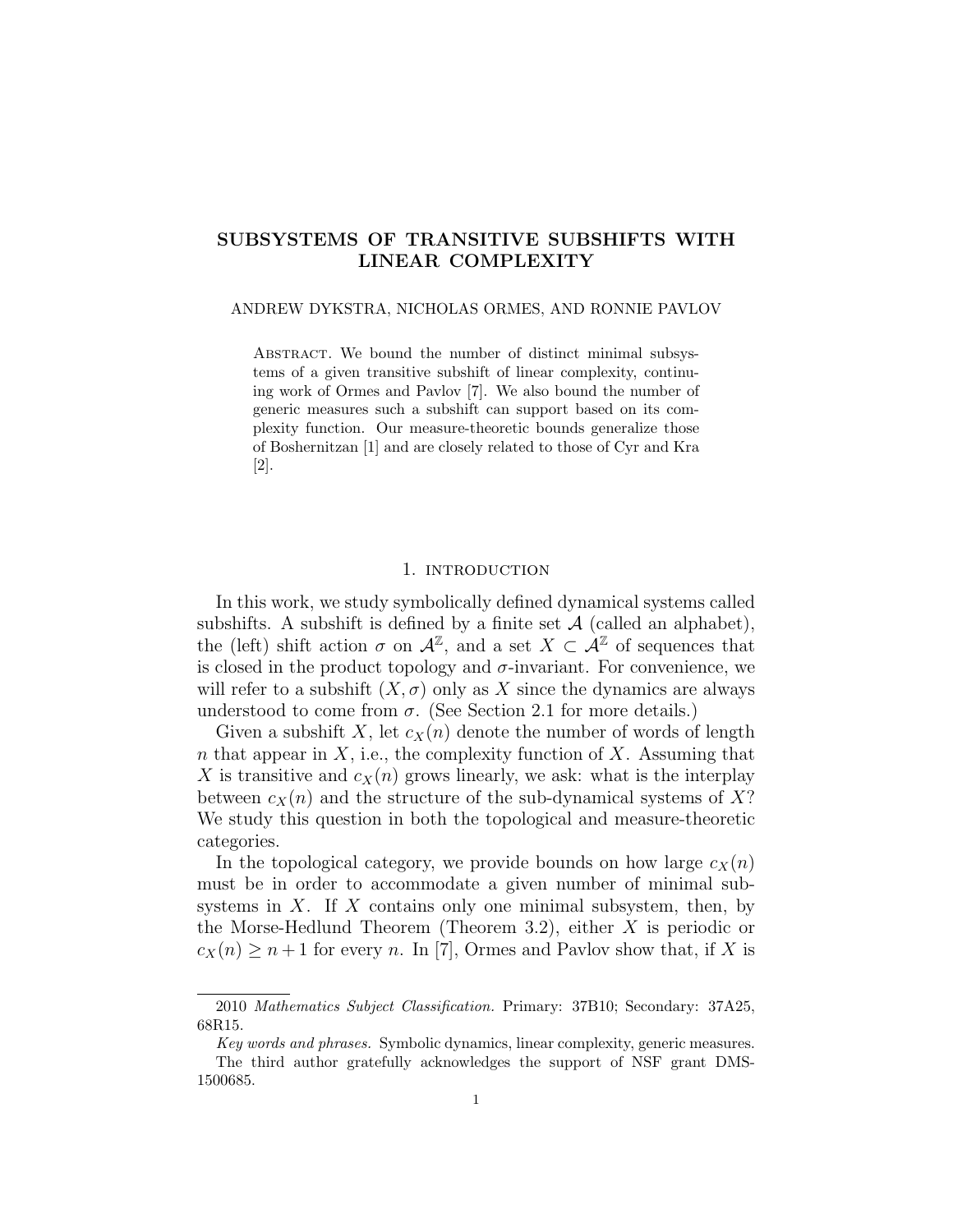transitive and not minimal, then

(1.1) 
$$
\limsup_{n \to \infty} (c_X(n) - 1.5n) = \infty.
$$

Moreover they show that the bound  $(1.1)$  is *sharp* in the sense that the threshold 1.5n cannot be increased by any nondecreasing, unbounded function  $q : \mathbb{N} \to \mathbb{N}$ ; for any such q, there is an example of a transitive non-minimal subshift  $X$  where

$$
\limsup_{n \to \infty} (c_X(n) - (1.5n + g(n))) < \infty.
$$

For X containing two or more minimal subsystems, in Section 3 we establish the following.

**Theorem 1.2.** Let X be a transitive subshift which is the orbit closure of a recurrent point x, where X has  $j \geq 2$  proper minimal subsystems, exactly i of which are infinite  $(0 \le i \le j)$ . Then the following bounds hold and are sharp:

- (1)  $\limsup_{n\to\infty}$   $(c_X(n) (j+i+1)n) = \infty$ , and
- (2)  $\liminf_{n\to\infty}$   $(c_X(n) (j+i)n) = \infty$ .

The notion that the bounds in Theorem 1.2 are sharp is the same as for (1.1), namely, that for any nondecreasing unbounded  $q : \mathbb{N} \to \mathbb{N}$ , there exists  $X$  satisfying the hypotheses of the theorem for which the bounds do not hold when g is added to  $(j+i+1)n$  or  $(j+i)n$  respectively.

In Section 4 we consider the case of a general (not necessarily recurrent) transitive subshift. We establish bounds on the growth rate of  $c_X(n)$  in the special cases where X contains one or two minimal subsystems and then prove the following.

**Theorem 1.3.** Let X be a transitive subshift where X has  $j \geq 3$  minimal subsystems, exactly i of which are infinite  $(0 \le i \le j)$ . Then

$$
\liminf_{n \to \infty} (c_X(n) - (j + i)n) = \infty.
$$

Of course, Theorem 1.3 implies that

$$
\limsup_{n \to \infty} (c_X(n) - (j + i)n) = \infty
$$

for transitive  $X$  as well, and we show that this bound is sharp in the same sense as above.

Turning our attention to the measure-theoretic category, we consider the well-studied problem of bounding the number of ergodic measures that a given subshift can support. For example, in [1], Boshernitzan shows that if  $X$  is minimal and

$$
\liminf_{n \to \infty} (c_X(n) - Kn) = -\infty,
$$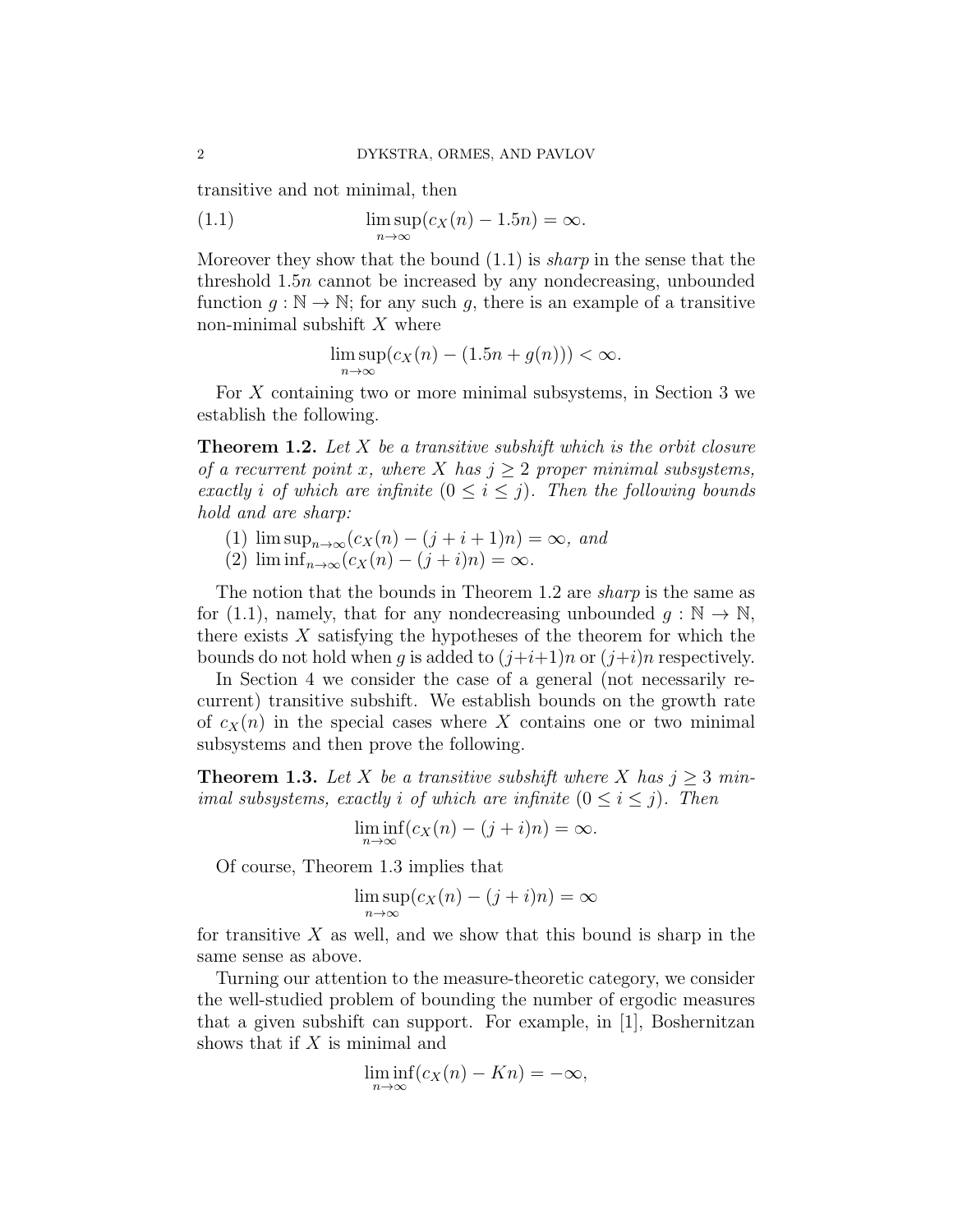then X can support at most  $K - 1$  ergodic measures. He also shows, again assuming minimality, that  $X$  is uniquely ergodic provided that

$$
\limsup_{n \to \infty} \frac{c_X(n)}{n} < 3.
$$

Cyr and Kra, motivated by work of Katok [4] and Veech [9] on interval exchange transformations, extended Boshernitzan's work by considering arbitrary (not necessarily minimal) subshifts and nonatomic generic (not necessarily ergodic) measures [2]. Note that because they are working in such a general setting, their results cannot establish bounds on the number of atomic measures. Indeed, given any subshift  $X$ , one can always union  $X$  with a fixed point to obtain a new subshift  $Y$  with an additional (atomic) ergodic measure, where  $c_Y(n) = c_X(n) + 1$ .

In this paper we consider transitive systems and obtain bounds on the number of generic measures. In particular, we show the following in Section 5.

**Theorem 1.4.** Let  $X = \mathcal{O}(x)$  be a transitive subshift where x is recurrent and aperiodic. If

$$
\limsup_{n \to \infty} \frac{c_X(n)}{n} < 3,
$$

then X is uniquely ergodic.

The following result is similar to a result obtained in [2]; see Section 5 for more details.

**Theorem 1.5.** Let  $X = \overline{\mathcal{O}(x)}$  be a transitive subshift where x is not eventually periodic in both directions. If

$$
\liminf_{n \to \infty} (c_X(n) - gn) = -\infty
$$

for  $g \in \mathbb{N}$ , then X has at most  $g - 1$  generic measures.

Note that Theorem 1.5 does not imply Theorem 1.3. Indeed, if X contains  $g$  minimal subsystems, then there are least  $g$  generic measures on  $X$ . Theorem 1.5 would then imply that

$$
\liminf_{n \to \infty} (c_X(n) - gn) > -\infty,
$$

whereas Theorem 1.3 gives the stronger conclusion

$$
\liminf_{n \to \infty} (c_X(n) - gn) = \infty.
$$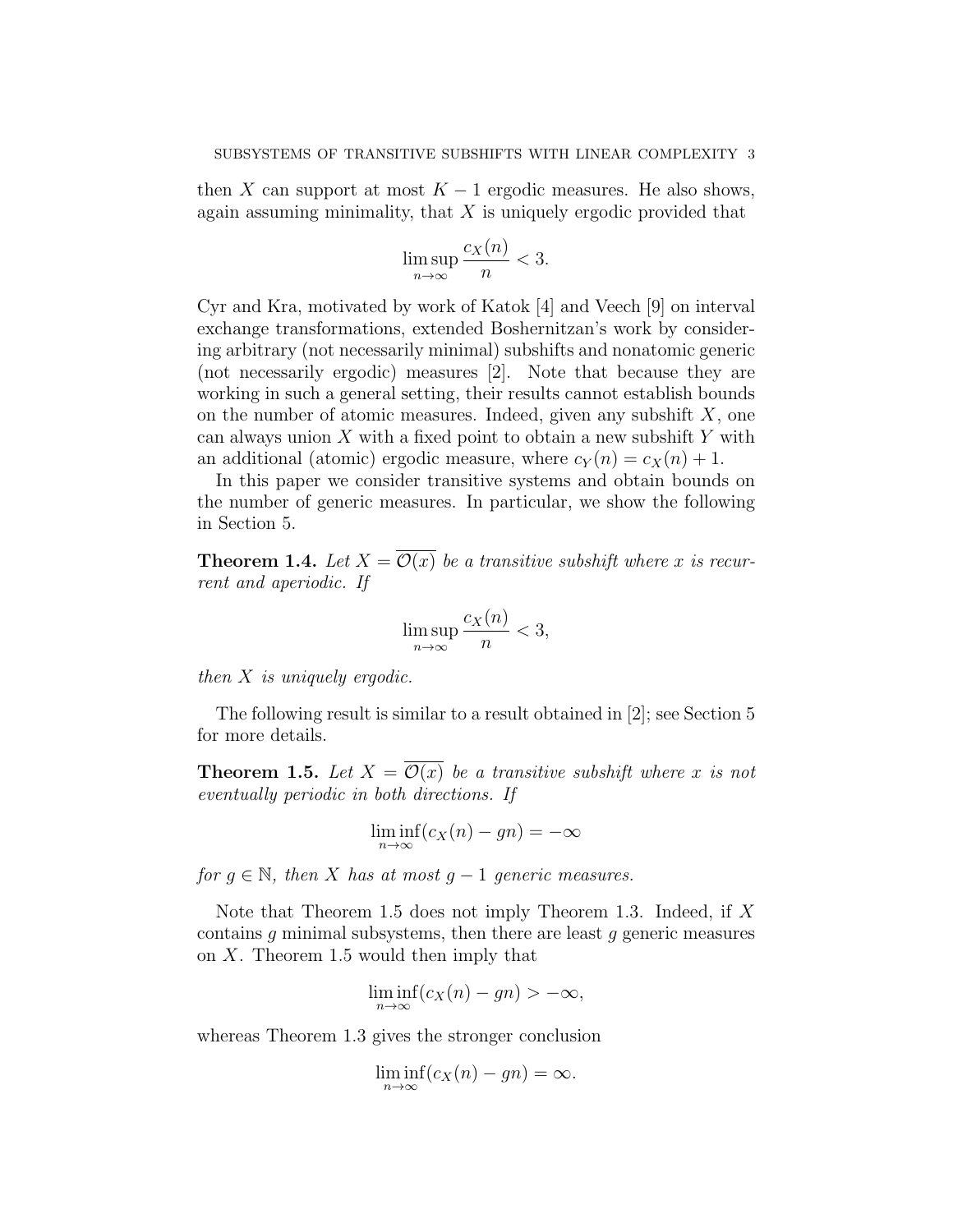#### 2. preliminaries

2.1. Subshifts. We recall some basic definitions; for more information, see  $|5|$ .

A full shift is a pair  $(\mathcal{A}^{\mathbb{Z}}, \sigma)$  where A is a finite alphabet,  $\mathcal{A}^{\mathbb{Z}}$  has the product of the discrete topology on A, and  $\sigma : \tilde{\mathcal{A}}^{\mathbb{Z}} \to \tilde{\mathcal{A}}^{\mathbb{Z}}$  is the left-shift defined by  $\sigma(x)_i = x_{i+1}$  for each  $x = (x_i)_{i \in \mathbb{Z}} \in \mathcal{A}^{\mathbb{Z}}$ . A subshift is a pair  $(X, \sigma)$  where X is a closed and  $\sigma$ -invariant subset of some  $\mathcal{A}^{\mathbb{Z}}$ . To conserve notation, we will often refer to the subshift  $(X, \sigma)$  as simply  $X$ .

A subshift X is transitive if there exists  $x \in X$  such that  $X = \mathcal{O}(x)$ , the closure of the orbit  $\mathcal{O}(x) = \{ \sigma^n(x) : n \in \mathbb{Z} \}$ . We call such a point  $x \in X$  a transitive point. If  $X = \mathcal{O}(x)$  for every  $x \in X$ , then X is minimal. A transitive subshift X is *periodic* if it has a transitive point x which is periodic, meaning that there exists  $p \in \mathbb{Z}$  such that  $\sigma^p(x) = x$ . Note that a transitive subshift X is periodic if and only if X has finite cardinality.

Given a subshift X, a *word of length* n in X is a block of symbols  $w =$  $w_1w_2 \cdots w_n$  that occurs in some point  $x \in X$ , i.e.,  $w = x_ix_{i+1} \cdots x_{i+n-1}$ for some  $i \in \mathbb{Z}$ . Let  $\mathcal{L}_n(X)$  denote the set of all words of length n occuring in some point in X, and  $\mathcal{L}(X) = \bigcup_{n=1}^{\infty} \mathcal{L}_n(X)$ . The *complexity* function of X is the function  $c_X(n) : \mathbb{N} \to \mathbb{N}$  that gives the cardinality of  $\mathcal{L}_n(X)$ . If X is transitive, then  $X = \mathcal{O}(x)$  for some  $x \in X$ , and in this case  $c_X(n)$  is equal to the number of words of length n in x.

For a symbol  $a \in \mathcal{A}$  and  $n \geq 1$ , the expression  $a^n$  denotes the word of length n formed by concatenating a with itself n times. Correspondingly,  $a^{\infty}$  denotes the infinite concatenation of a with itself. Depending on the situation,  $a^{\infty}$  may denote a bi-infinite sequence, a left-infinite sequence, or a right-infinite sequence. The choice of meaning should be clear from context.

A point  $x \in X$  is recurrent if every word in x occurs at least twice (equivalently, infinitely often). If every word in  $x$  occurs infinitely often with uniformly bounded gaps between occurrences, then  $x$  is *uniformly recurrent*. Note that x is uniformly recurrent if and only if  $X = \mathcal{O}(x)$ is minimal.

If X and Y are subshifts, then for any continuous  $f: X \to Y$  such that  $f \circ \sigma = \sigma \circ f$ , there exist  $m, a \in \mathbb{N}$  such that for every  $x \in X$ ,  $f(x)_0$  is determined by the word  $x_{-m} \cdots x_0 \cdots x_a$ . In this case f is called an  $(m + a + 1)$ -block map with memory m and anticipation a. If such a map  $f$  is surjective then it is a *factor map*. In this paper, when we define a factor map  $f$  on a subshift  $X$ , it is understood to have codomain  $f(X)$ . In addition, any  $(m + a + 1)$ -block map has an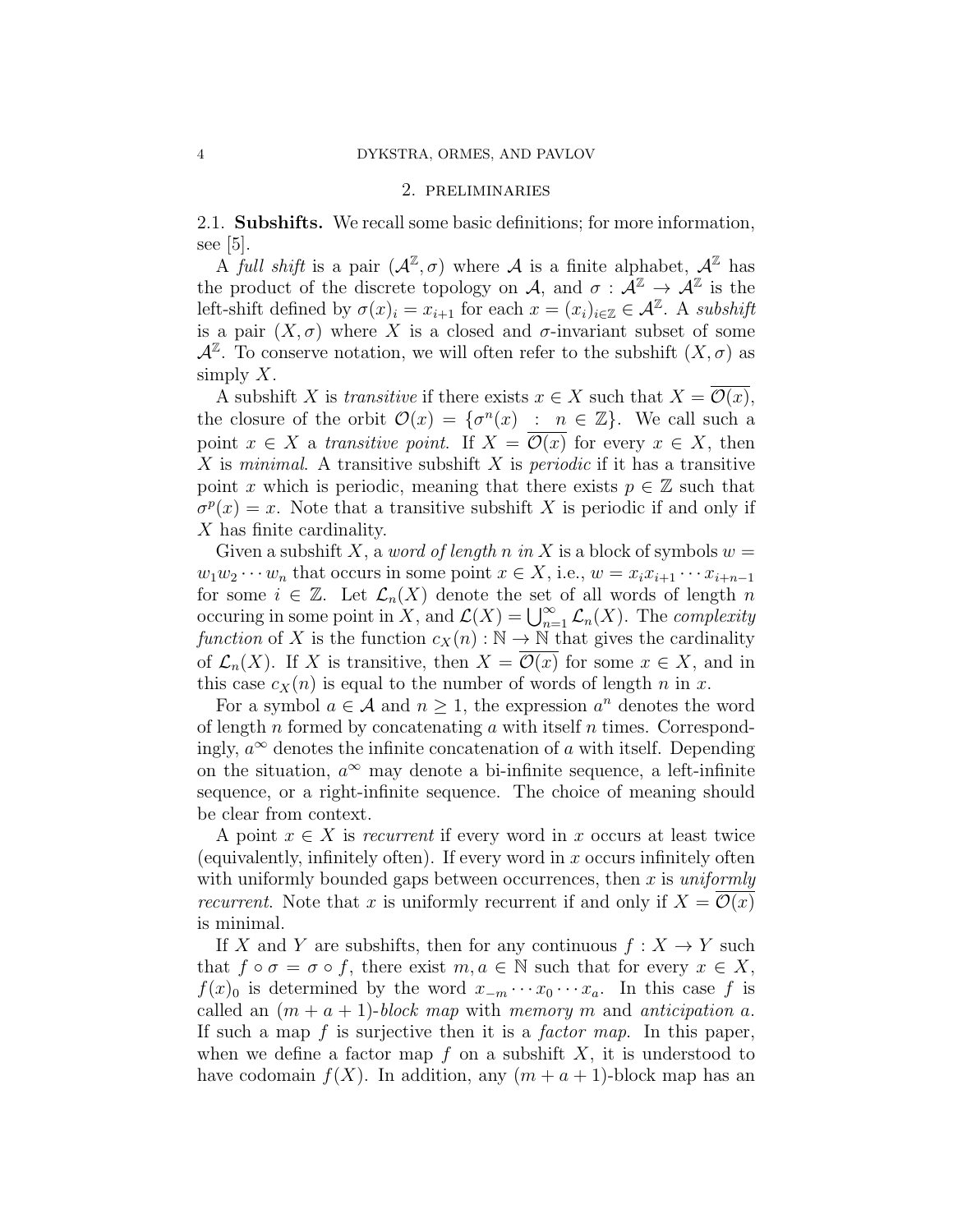obvious associated action on finite words as well (for any n-letter word w,  $f(n)$  has length  $n - m - a$ ; we use f to refer to this function also since usage should always be clear from context.

A word w in  $\mathcal{L}(X)$  is *right-special* if there exist  $a, b \in \mathcal{A}$  such that  $wa, wb \in \mathcal{L}(X)$  with  $a \neq b$ . Similarly, w is *left-special* if there exist  $a, b \in \mathcal{A}$  such that  $aw, bw \in \mathcal{L}(X)$  with  $a \neq b$ . Let  $RS_X(n)$  (or just  $RS(n)$  if X is understood) denote the set of right-special words in X.

Let x be an element of a subshift X. By the *omega-limit set of* x, we mean the set

$$
\omega(x) = \bigcap_{N \ge 1} \overline{\{\sigma^n(x) : n \ge N\}}
$$

For any  $x \in X$ , the set  $\omega(x)$  is a closed and shift-invariant subset of X, so is itself a subshift.

We say that a point x in a subshift X is eventually periodic to the right if there exist integers  $p > 0$  and  $N > 0$  such that for all  $i > N$ ,  $x_i = x_{i+p}$ . Similarly, we say that x is eventually periodic to the left if there exist integers  $p > 0$  and  $N > 0$  such that for all  $i < -N$ ,  $x_i = x_{i-p}.$ 

2.2. Sturmian subshifts. There are several different approaches to defining Sturmian subshifts (see [3] for an introduction). We outline one such approach here.

For any irrational  $\beta$ , define the map  $R_\beta : [0, 1) \to [0, 1)$  by  $R_\beta(x) =$  $x+\beta \mod 1$ . For any  $x \in (0,1)$ , define the sequence  $s(x) \in \{0,1\}^{\mathbb{Z}}$  by

$$
s_n(x) = \begin{cases} 1 & \text{if } R^n_{\beta}(x) \in [0, \beta) \\ 0 & \text{if } R^n_{\beta}(x) \in [\beta, 1). \end{cases}
$$

The bi-infinite sequence  $s(x)$  is called a *Sturmian sequence* for  $\beta$ . For any two-element set  $\{a, b\}$ , we call a subshift  $X \subset \{a, b\}^{\mathbb{Z}}$  a *Sturmian* subshift if X can be obtained as the orbit closure of a Sturmian sequence with 0 replaced by  $a$  and 1 by  $b$ .

2.3. Bounds on the Complexity Function. Here we introduce shorthand notation for bounds on the complexity function.

**Definition 2.1.** Given a function  $f : \mathbb{N} \to \mathbb{R}$ , write  $c_X(n) \ge f(n)$  if lim sup  $\max_{n\to\infty} (c_X(n) - f(n)) = \infty.$ **Definition 2.2.** Given a function  $f : \mathbb{N} \to \mathbb{R}$ , write  $c_X(n) \succ f(n)$  if

$$
\liminf_{n \to \infty} (c_X(n) - f(n)) = \infty.
$$

Note that the bounds in Theorem 1.2 can be rewritten using this notation as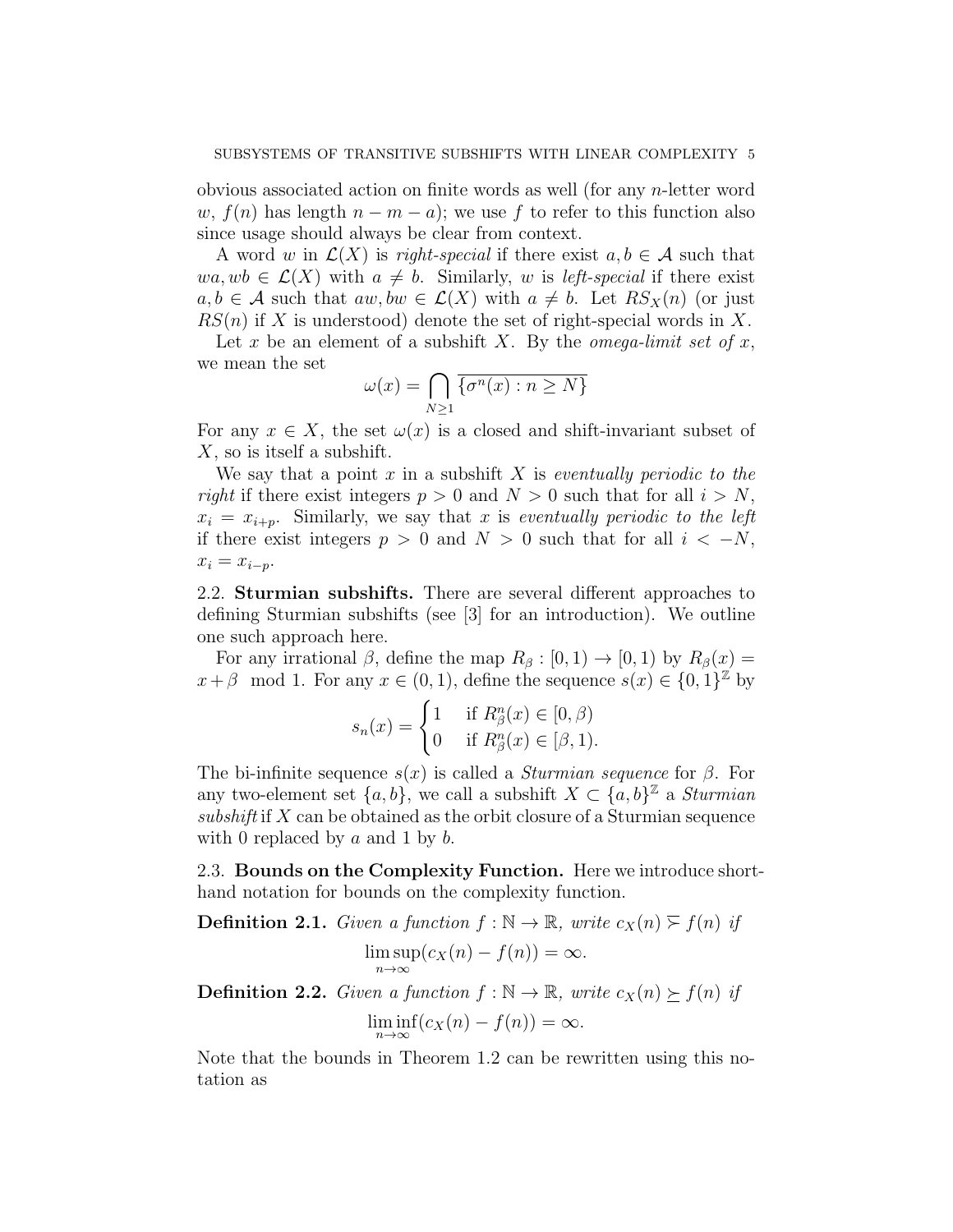$(1)$   $c_X(n) \geq (j + i + 1)n$  and

(2)  $c_X(n) \ge (j + i)n$ ,

and the bound in Theorem 1.3 can be rewritten as  $c_X(n) \geq (j + i)n$ .

As mentioned in the introduction, throughout this work we will say that a bound of the form  $c_X(n) \geq f(n)$  (or  $c_X(n) > f(n)$ ) which holds under some hypotheses on  $X$  is **sharp** if it fails when any nondecreasing unbounded  $g : \mathbb{N} \to \mathbb{N}$  is added to  $f(n)$ , i.e., if for any such g there exists a subshift  $X$  satisfying the relevant hypotheses for which  $c_X(n) \ge f(n) + g(n)$  (or  $c_X(n) \ge f(n) + g(n)$ ) is false.

## 3. Transitive systems with a recurrent transitive point

The main goal of this section is to prove Theorem 1.2, which assumes that X contains two or more minimal subsystems. But first we recall some existing results that can be used to treat  $X$  containing a single minimal subsystem.

3.1. Single minimal subsystem. If  $X$  is itself minimal and not a periodic orbit, then the following two results establish that

 $c_X(n) > n + 1$ 

for all  $n \geq 1$  and that this bound cannot be improved.

**Theorem 3.1** ([6]). If X is a Sturmian subshift, then

$$
c_X(n) = n + 1 \text{ for all } n \ge 1.
$$

**Theorem 3.2** ([6]). Let X be any subshift. If there exists  $n \geq 1$  such that  $c_X(n) \leq n$ , then X is a finite set of periodic points.

Thus the Sturmian subshifts are examples of the lowest complexity subshifts that are not periodic (see  $[8]$  for more). If X is transitive and not minimal, then the following (sharp) bound was proved in [7].

**Theorem 3.3** ([7]). Suppose X is a transitive subshift with a recurrent transitive point  $x$ . If  $X$  is not minimal, then

$$
c_X(n) \geq 1.5n,
$$

and this bound is sharp.

Combining the results of [7] and techniques of the proof of Theorem 1.2, we will be able to establish the following.

**Theorem 3.4.** Suppose X is a transitive subshift with a recurrent transitive point x. If  $X$  properly contains an infinite minimal subsystem, then

$$
c_X(n) \geq 2.5n,
$$

and this bound is sharp.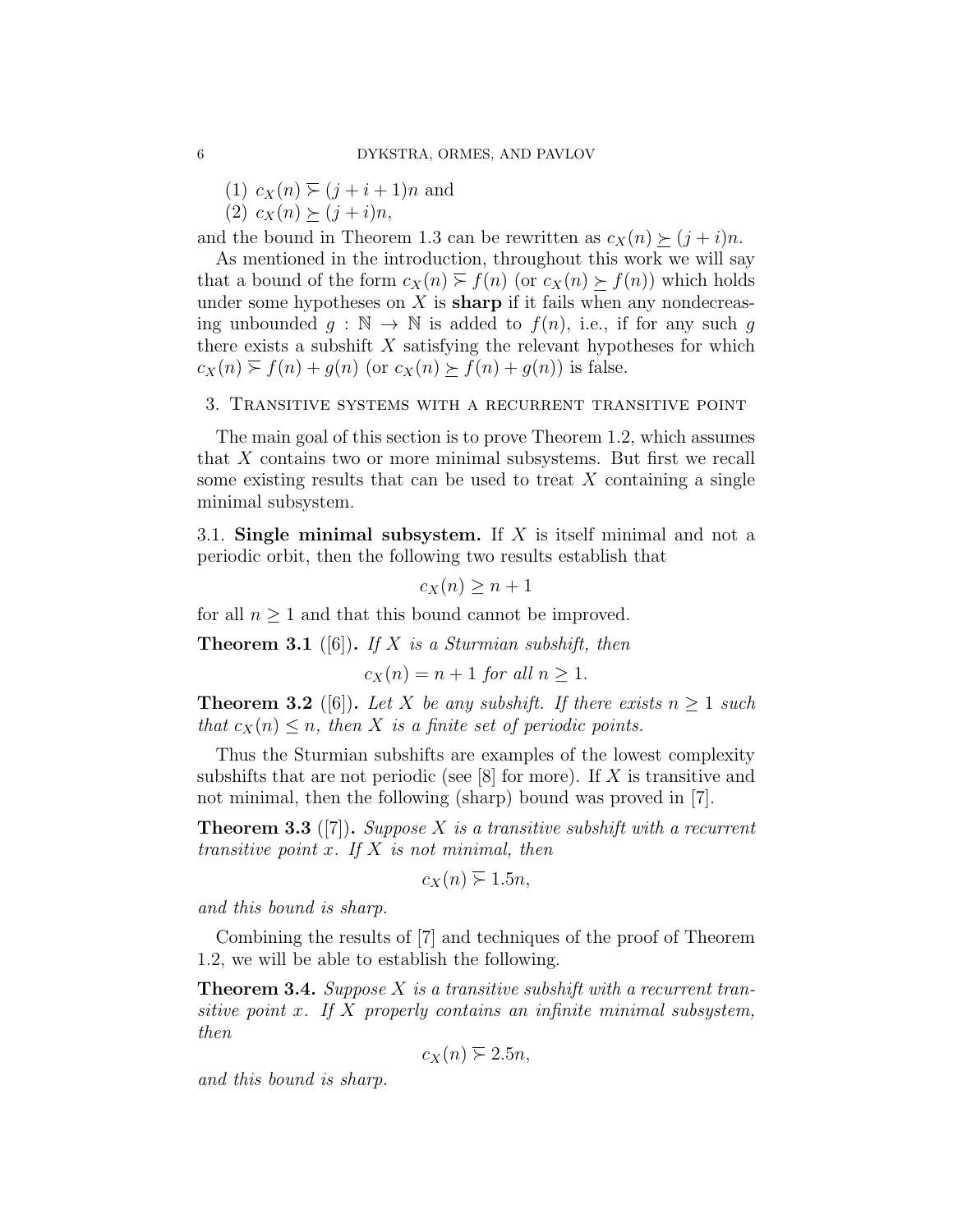We postpone the proof of Theorem 3.4 until after the proof of Theorem 1.2.

3.2. Multiple minimal subsystems. For  $j \geq 2$  and  $0 \leq i \leq j$ , consider the set of subshifts  $S = S(j, i)$ , where  $X \in S(j, i)$  if and only if X is transitive with a recurrent transitive point, and X has  $j$  distinct minimal subsystems, exactly  $i$  of which are infinite. To prove Theorem 1.2 for  $X \in S(j, i)$ , we first reduce to the  $i = 0$  case via factor maps.

3.2.1. Reduction to the  $i = 0$  case. We define a factor map  $\pi$  that maps the j distinct minimal subsystems of  $X$  to j distinct points, which are fixed by  $\sigma$ . Lemma 3.5 will provide an inequality between the complexity sequences for X and  $\pi(X)$ , which will allow us to simply work with  $\pi(X)$  moving forward.

Let  $M_1, \ldots, M_j$  denote the minimal subsystems of X, where, without loss of generality,  $M_1, \ldots, M_i$  are infinite and  $M_{i+1}, \ldots, M_i$  are finite. Since the sets  $M_1, \ldots, M_j$  are pairwise disjoint closed subsets of X, there is an  $r \geq 1$  such that the sets  $\mathcal{L}_r(M_1), \ldots, \mathcal{L}_r(M_j)$  are pairwise disjoint. Fix such a value of r; pick j distinct symbols  $a_1, \ldots, a_j$  that do not occur in x; and define an r-block map  $\phi$  with domain X, memory zero, and anticipation  $(r-1)$  as follows:

$$
\phi(y)_q = \begin{cases} a_p & \text{if } y_q \cdots y_{q+r-1} \in \mathcal{L}_r(M_p); \\ y_q & \text{otherwise.} \end{cases}
$$

Now pick a symbol b that does not occur in  $\phi(x)$ , and define a 2-block map  $\psi$  with domain  $\phi(X)$ , memory zero, and anticipation 1 as follows:

$$
\psi(z)_q = \begin{cases} b & \text{if } z_q z_{q+1} \in \{a_p s, s a_p\} \text{ for some } p \text{ and } s \neq a_p; \\ y_q & \text{otherwise.} \end{cases}
$$

Note that post-composing  $\phi$  with  $\psi$  has the effect of ensuring that words of the form  $a_p^n$  are always preceded and followed by the "marker" symbol b. Define  $\pi = \psi \circ \phi$ . Then the minimal subsystems of  $\pi(X)$ are simply the one-point sets  $\pi(M_p) = \{a_p^{\infty}\}\$ . If  $X \in S(j, i)$ , it follows that  $\pi(X) \in S(j, 0)$ .

**Lemma 3.5.** If  $X \in S(j,i)$  with  $j \geq 2$  and  $\pi$  is the factor map defined above, then, for every  $n > r$ ,  $c_X(n) \geq c_{\pi(X)}(n-r) + in$ .

*Proof.* Note that for any  $q$ -block factor map from a subshift X onto a subshift Y, a word of length  $m$  in X determines a word of length  $m-q+1$  in Y. It follows that  $c_X(m) \geq c_Y(m-q+1)$ .

Applying this to our situation, since  $\psi$  is a 2-block map,  $c_{\phi(X)}(n) \geq$  $c_{\pi(x)}(n-1)$ . To complete the proof, it is enough to show that  $c_X(n) \geq$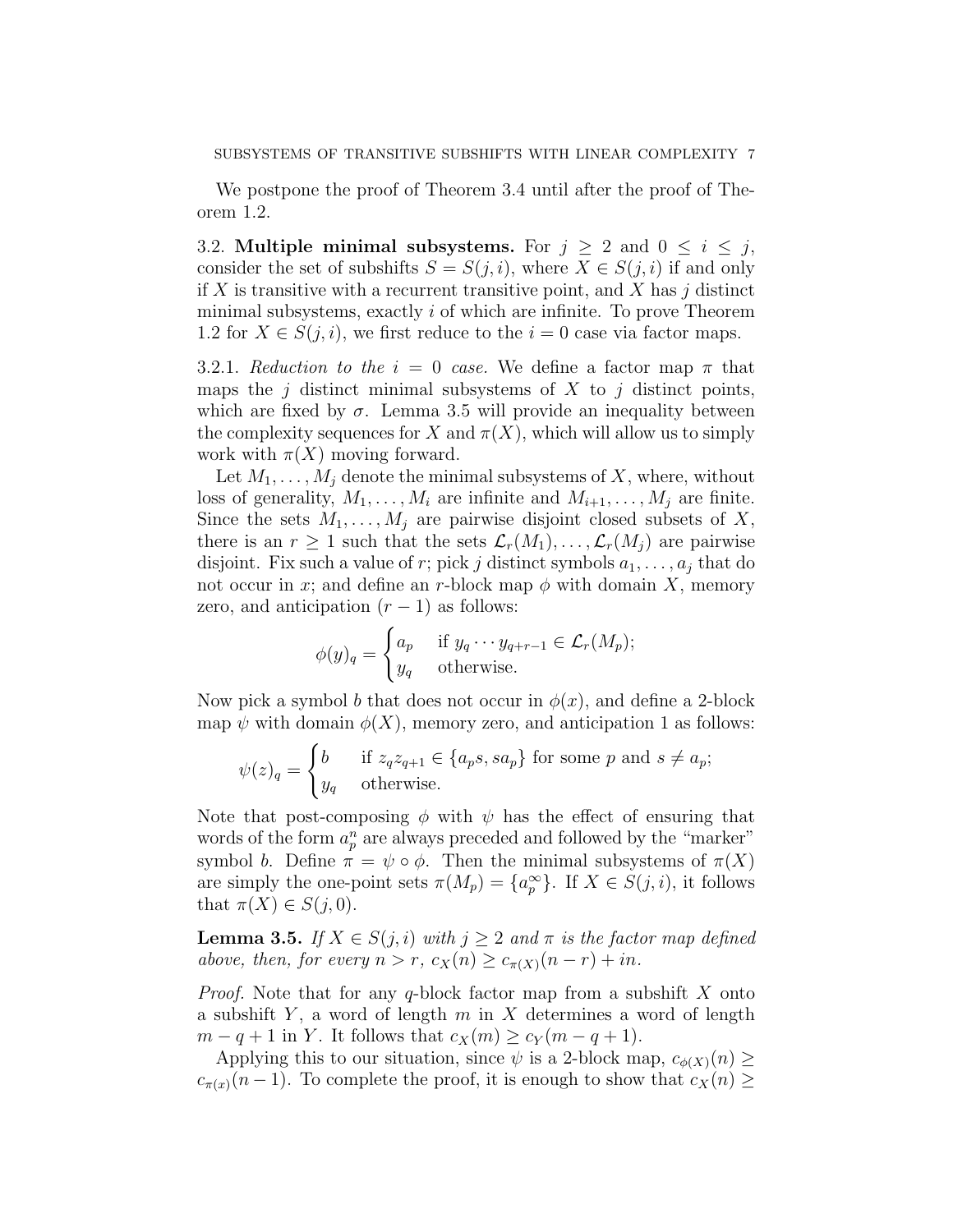$c_{\phi(X)}(n-r+1) + in$ . For any n, let  $W_0$  denote the set of words in  $\phi(X)$  of the form  $a_p^{n-r+1}$  where  $n \geq r$  and  $1 \leq p \leq i$ , and let  $W_1 = \mathcal{L}_{n-r+1}(\phi(X)) \backslash W_0$ . Each word in  $W_1$  has at least one  $\phi$ -preimage in  $\mathcal{L}_n(X)$ , but each  $a_p^{n-r+1} \in W_0$  has at least  $n+1$  preimages in  $\mathcal{L}_n(M_p)$ , since any word in  $\mathcal{L}_n(M_p)$  is a preimage of  $a_p^{n-r+1}$ , and  $c_{M_p}(n) \geq n+1$ for all *n*, using Theorem 3.2 and the fact that  $M_p$  is infinite.  $\Box$ 

**Lemma 3.6.** For each  $p \in \{1, ..., j\}$  and  $n \in \mathbb{N}$ ,  $a_p^n$  is both right- and left-special in  $\pi(X)$ .

*Proof.* Since  $a_p^{\infty} \in \pi(X)$ ,  $a_p^n$  can be followed by  $a_p$ . Assume for a contradiction that  $a_p^n$  is not right-special, i.e., it can only be followed by  $a_p$ . Since  $\pi(X) \neq \{a_p^{\infty}\}\$ , there must exist  $m \in \mathbb{Z}$  so that

$$
\sigma^m(x) = \cdots y_{-3}y_{-2}y_{-1}.a_p^{\infty},
$$

where  $y_{-1} \neq a_p$ . Since x is recurrent,  $y_{-k} \cdots y_{-k+n} = y_{-1} a_p^n$  for some  $k \geq n+2$ . Then  $-k+n \leq -2$ , so there is some smallest  $q \geq 1$  such that  $y_{-k+n+q} \neq a_p$ . Then  $y_{-k+q} \cdots y_{-k+n+q-1} = a_p^n$  and  $y_{-k+n+q} \neq a_p$ , implying that  $a_p^n$  is right-special, a contradiction. Our original assumption was then false, i.e.,  $a_p^n$  is right-special; a symmetric argument shows that  $a_p^n$  is left-special.

To establish that (1) and (2) from Theorem 1.2 hold, first observe that, by Lemma 3.5, it is enough to show only that (1) and (2) hold for  $\pi(X)$ . Indeed, if we prove that  $c_{\pi(X)}(n) \geq (j+1)n$ , then there is a strictly increasing sequence  $(n_k)$  such that  $c_{\pi(X)}(n_k - r) > (j+1)(n_k - r)$  $r$ ) + k for all k. So by Lemma 3.5,

$$
c_X(n_k) \geq c_{\pi(X)}(n_k - r) + in_k
$$
  
>  $(j + 1)(n_k - r) + k + in_k$   
=  $(j + i + 1)n_k + k - r(j + 1),$ 

which implies  $c_X(n) \geq (j+i+1)n$ . By a similar argument,  $c_{\pi(X)}(n) \geq jn$ implies  $c_X(n) \succ (i + i)n$ .

Because of this, to simplify notation we will replace  $\pi(X)$  with X and make the following assumptions:

- (A1):  $X \in S(j, 0)$ ;
- $(A2)$ : the minimal subsystems of X are the one-point systems  $M_1 = \{a_1^{\infty}\}, \ldots, M_j = \{a_j^{\infty}\}\; \text{and}$
- (A3): for any word in X of the form  $a_p s$  or  $sa_p$ ,  $s = b$ .

3.2.2. Proof that (1) and (2) from Theorem 1.2 hold when  $i = 0$ . Assume X is as above. Then there is a transitive point x for X that is recurrent, and that therefore cannot be both eventually periodic to the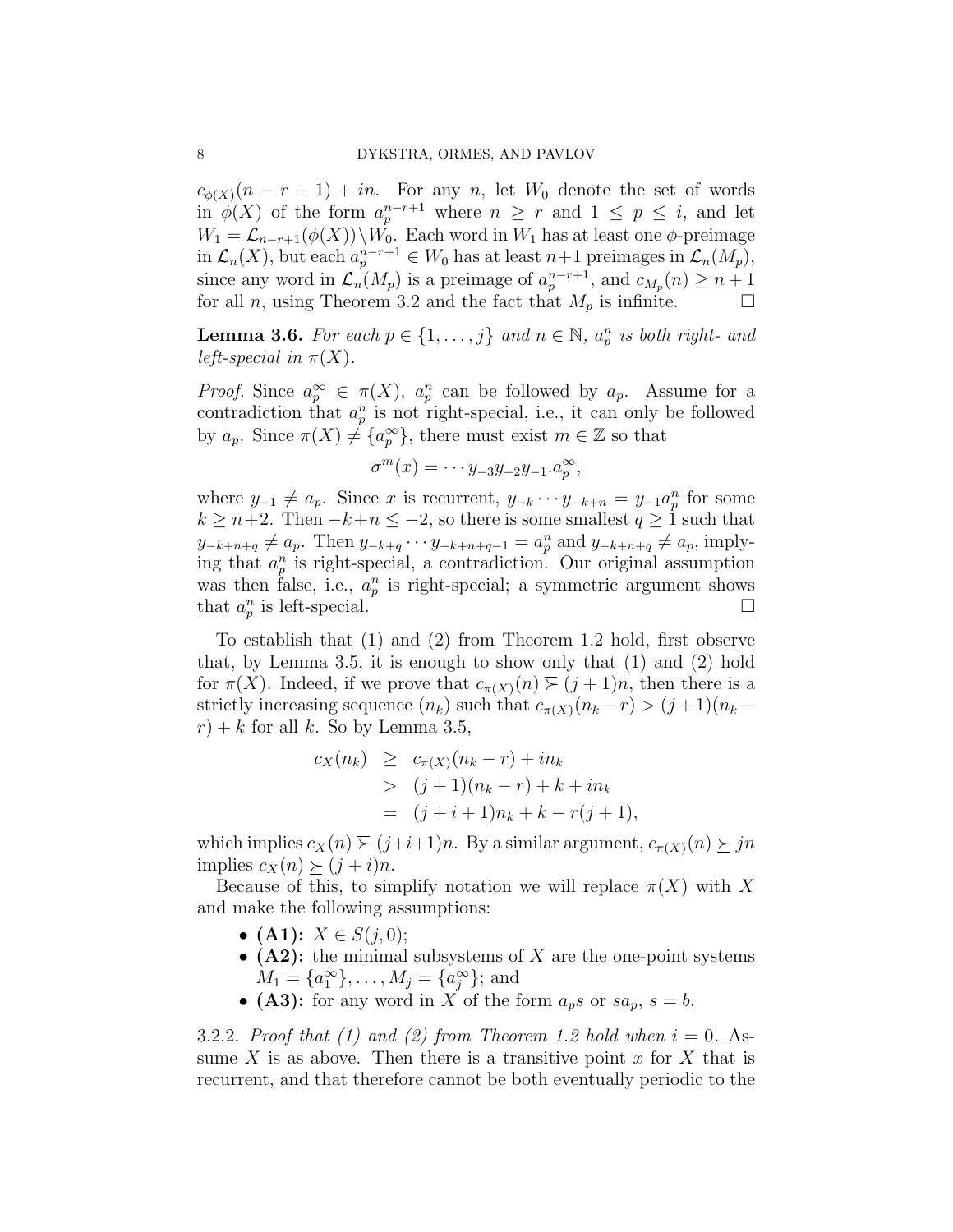left and eventually periodic to the right. Without loss of generality, assume that  $x$  is not eventually periodic to the right. Our proof will involve bounding from below the number of right-special words in X of various lengths (were  $x$  eventually periodic to the right, we would instead count left-special words). The following elementary lemma will be used to verify that  $c_X(n) \geq (j + 1)n$ .

**Lemma 3.7.** For each  $n \geq 2$ ,  $c_X(n) \geq c_X(n-1) + \#RS(n-1)$ . Therefore, for  $m < n$ ,  $c_X(n) \ge c_X(m) + \sum_{\ell=m}^{n-1} \#RS(\ell)$ .

*Proof.* For every n, each word of length  $n - 1$  can be extended to at least one word of length  $n$ , while each right-special word of length  $n-1$  can be extended to at least two words of length n. This yields  $c_X(n) \geq c_X(n-1) + \#RS(n-1)$ . Applying this recursively, we obtain the inequality  $c_X(n) \ge c_X(m) + \sum_{\ell=m}^{n-1} \#RS(\ell)$  for  $m < n$ .

We begin by considering the set of right-special words provided by Lemma 3.6, which we will call  $B$ :

$$
B := \{a_p^n : 1 \le p \le j \text{ and } n \in \mathbb{N}\}.
$$

By just considering the elements of B, we see that  $\#RS(n) \geq j$  for all  $\overline{n}$ .

By combining the inequality  $\#RS(n) \geq j$  with Lemma 3.7, we can show that the bound  $c_X(n) \geq (j + 1)n$  would imply  $c_X(n) \geq jn$ . Indeed, note that  $c_X(n) \geq (j+1)n$  implies that there exists an increasing sequence of integers  $(n_k)$  such that  $c_X(n_k) \geq (j+1)n_k$ . Thus for  $n > n_k$ ,

$$
c_X(n) \ge c_X(n_k) + \sum_{\ell=n_k}^{n-1} \#RS(n)
$$
  
\n
$$
\ge (j+1)n_k + j(n-n_k)
$$
  
\n
$$
\ge jn + n_k,
$$

which gives  $c_X(n) \geq jn$ .

Thus we will be done if we establish the bound  $c_X(n) \geq (j+1)n$ . We divide the proof into cases, beginning with the simplest case.

**Case (i):** For all sufficiently large n,  $\#RS(n) \geq j+1$  and there is a strictly increasing sequence  $(n_k)$  where  $\#RS(n_k) \geq j+2$  for all k.

The assumptions imply that, for  $n > n_k$ ,

$$
\sum_{\ell=1}^{n} \#RS(\ell) \ge (j+1)n + k.
$$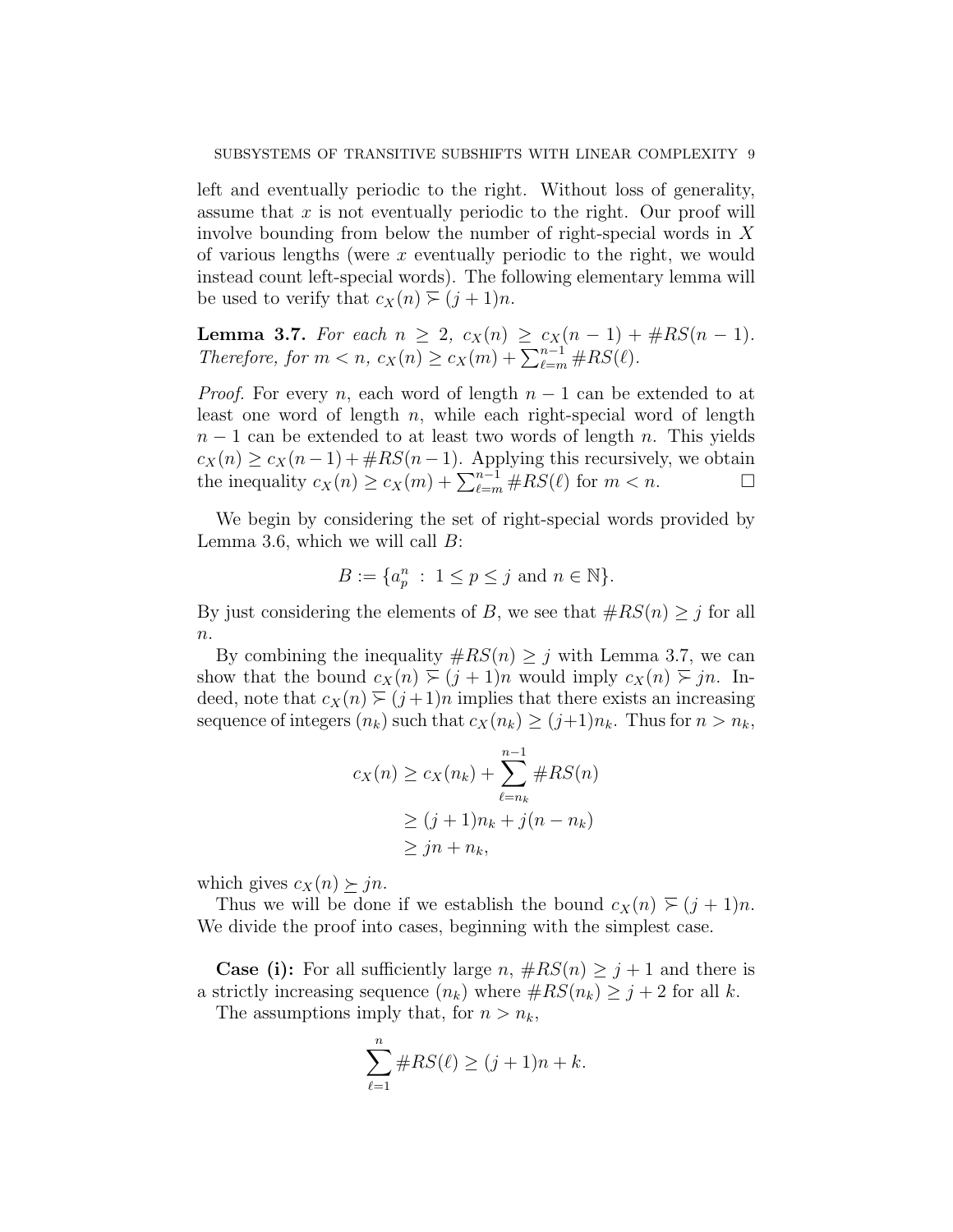This implies that  $c_X(n) \geq (j+1)n$ , which completes the proof of Theorem 1.2 in Case (i).

We now assume that the hypotheses of Case (i) do not hold. That is, precisely one of the following two conditions holds.

**Case (ii):** There is a strictly increasing sequence  $(n_k)$  such that  $\#RS(n_k) = j$ , i.e.,  $RS(n_k) = B$ , for all k;

**Case (iii):** for all sufficiently large  $n, \#RS(n) = j + 1$ .

**Lemma 3.8.** In Case (ii) or (iii), for each  $k$ , after re-indexing the minimal subsystems  $M_1, \ldots, M_j$  if necessary, there exist words  $w_{12}^{(k)}$ ,  $w_{23}^{(k)}, \ldots, w_{j1}^{(k)}$  $j_1^{(k)}$ , each of which begins and ends with the symbol b, such that the transitive point  $x \in X$  has one of the following forms:

$$
x = \cdots \ a_1^{\ge n_k} \ w_{12}^{(k)} \ a_2^{\ge n_k} \ w_{23}^{(k)} \ \cdots \ a_j^{\ge n_k} \ w_{j1}^{(k)} \ a_1^{\ge n_k} \ w_{12}^{(k)} \ \cdots \text{ or}
$$

$$
x = a_1^{\infty} \ w_{12}^{(k)} \ a_2^{\ge n_k} \ w_{23}^{(k)} \ \cdots \ a_j^{\ge n_k} \ w_{j1}^{(k)} \ a_1^{\ge n_k} \ w_{12}^{(k)} \ \cdots ,
$$

where each  $a_p^{\geq n_k}$  represents a word of the form  $a_p^n$  for some  $n \geq n_k$ .

*Proof.* Recall that  $x$  is a transitive point that is not eventually periodic to the right. For all  $p \in \{1, \ldots, j\}$  and all  $n \geq 1$ ,  $a_p^n$  occurs in x. Since x is not eventually periodic to the right,  $a_p^{\{n\}}$  must occur as well. Since x is recurrent,  $a_p^n b$  occurs infinitely many times in x. It follows that  $ba_p^n$  also occurs infinitely many times in x.

Assume the hypothesis of Case (ii), and fix  $k \geq 1$  and  $p \in \{1, \ldots, j\}$ . Define  $w_1 = b$ . Since we are in Case (ii),  $a_p^{n_k-1}w_1 \notin RS(n_k)$ , so there is only one symbol, call it  $w_2$ , that can appear after  $a_p^{n_k-1}w_1$ . Similarly there is only one symbol that can appear after  $a_p^{n_k-2}w_1w_2$ . Continuing in this way, each successive symbol  $w_i$  is forced (at least) until some  $w_i \cdots w_{i+n_k-1} \in RS(n_k)$ , i.e.,  $w_i \cdots w_{i+n_k-1} = a_r^{n_k}$  for some r. There must exist some smallest  $i$  for which this is true, since the omega-limit set  $\omega(x)$  must contain one of the minimal subsystems  $M_1, \ldots, M_j$ . Set  $w(p) = w_1 w_2 \cdots w_{i-1}$ . Note that  $w(p)$  is the only word that begins with b that can follow  $a_p^{n_k}$  in x, and that  $a_r^{n_k}$  is the only word that can follow  $w(p)$ . Set  $f(p) = r$ .

Since  $1 \leq p \leq j$  was arbitrary, we obtain a function  $f: \{1, \ldots, j\} \rightarrow$  $\{1,\ldots,j\}$ . Since  $ba_p^{n_k}$  appears in x for each p, each  $p \in \{1,\ldots,j\}$  is equal to  $f(q)$  for some  $q \in \{1, \ldots, j\}$ , i.e. f is a bijection and thereby a composition of cyclic permutations. If  $f$  were the composition of two or more cyclic permutations, then x would not contain all  $a_p^{n_k}$  for  $1 \leq p \leq j$ , a contradiction to transitivity of x. Therefore, f must cyclically permute the elements of  $\{1, \ldots, j\}$ . Re-indexing if necessary, we may assume that  $f(p) = p + 1$  for  $p < j$  and  $f(j) = 1$ . For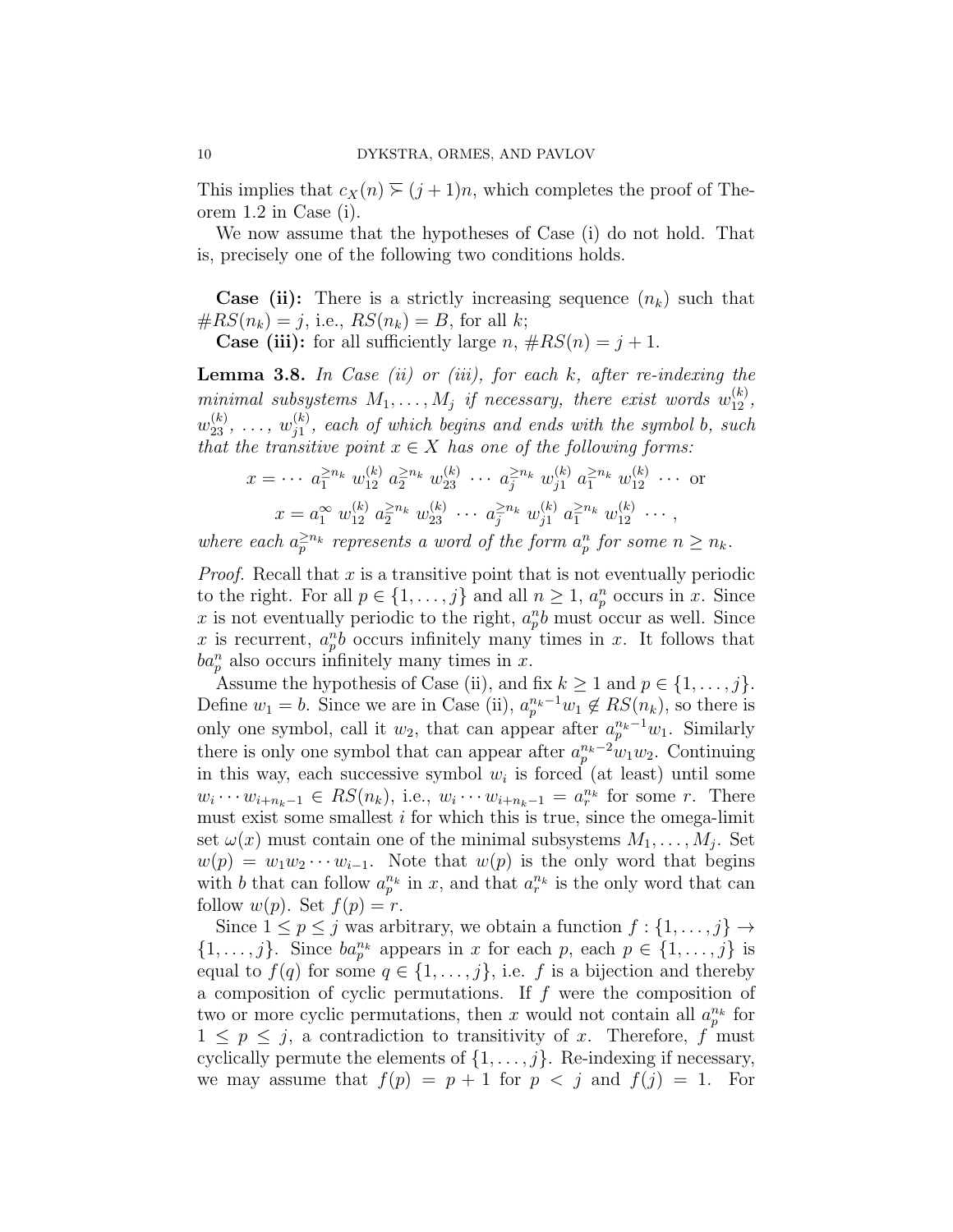$p \in \{1, \ldots, j\}$ , set  $w_{pf(p)}^{(k)} = w(p)$ . After re-indexing again in the case where x is eventually left-asymptotic, it follows that x has one of the two prescribed forms.

Now assume the hypothesis of Case (iii). By the assumptions on x, there must exist a strictly increasing sequence  $(n_k)$  such that  $ba_1^{n_k}b$ occurs in x for all k. Because  $ba_1^{n_k+1}$  also occurs in x, we know that  $ba_1^{n_k}$  is right-special for every k. By deleting the first few terms of the sequence  $(n_k)$  if necessary, this together with the assumption of Case (3) implies that

$$
RS(n_k + 1) = \{ba_1^{n_k}, a_1^{n_k+1}, \dots, a_j^{n_k+1}\}
$$

for every k. The word  $a_1^{n_k}b \notin RS(n_k + 1)$ , so, as in Case (ii), the word  $a_1^{n_k}b$  forces a transition word  $w(1)$  (whose first symbol is b). But note that the only symbols that can follow  $ba_1^{n_k}$  are also  $a_1$  or b, which similarly implies that the word  $ba_1^{n_k}b$  forces the same transition word  $w(1)$ . The rest of the argument from Case (ii) carries through with  $n_k$ replaced by  $n_k + 1$ . We obtain the same possible forms of x as in Case (ii).

We proceed assuming the conclusion of Lemma 3.8. For each  $p \in$  $\{1, \ldots, j\}$  and  $k \in \mathbb{N}$ , define

$$
\ell_{k,p} := \min\{\ell \ge n_k \ : \ ba_p^{\ell}b \in \mathcal{L}(X)\},\
$$

and set  $\ell_{0,p} := 0$ . Consider the following set of words:

$$
E(k):=\{a_1^{\ell_{k,1}}w_{12}^{(k)}a_2^{\ell_{k,2}},\ldots,a_j^{\ell_{k,j}}w_{j1}^{(k)}a_1^{\ell_{k,1}}\}.
$$

It follows from Lemma 3.8 that, if  $u \in E(k)$ , then any suffix of u is right-special. Some of these suffixes, namely, the constant suffixes  $a_2^{\ell_{k,2}}$  $\frac{\ell_{k,2}}{2},\ldots,a_1^{\ell_{k,1}}$  $\mathbb{Z}_1^{k,1}$ , are in B. But many of these suffixes are not constant and therefore not in B.

For example, let  $E_1(k)$  denote the set of suffixes of  $a_1^{\ell_{k,1}}w_{12}^{(k)}a_2^{\ell_{k,2}}$  $\frac{t_{k,2}}{2}$  that are longer than  $\ell_{k,2}$  but no longer than  $\ell_{k,2} + \ell_{k,1}$ . Then each  $u \in E_1(k)$ is right-special and not in B.

In general, for  $1 \leq p \leq j$ , let  $E_p(k)$  denote the set of suffixes of  $a_p^{\ell_{k,p}}w_{pq}^{(k)}a_q^{\ell_{k,q}}$  that are longer than  $\ell_{k,q}$  but no longer than  $\ell_{k,q} + \ell_{k,p}$ , where  $q = p + 1$  if  $2 \le p < j$  and  $q = 1$  if  $p = j$ . Note that  $#E_p(k) =$  $\ell_{k,p}$ , and therefore

(3.9) 
$$
\sum_{p=1}^{j} \#E_p(k) = \ell_{k,1} + \cdots + \ell_{k,j}.
$$

Also, each  $E_p(k) \cap B = \emptyset$ , and, for  $r \neq p$ ,  $E_p(k) \cap E_r(k) = \emptyset$ .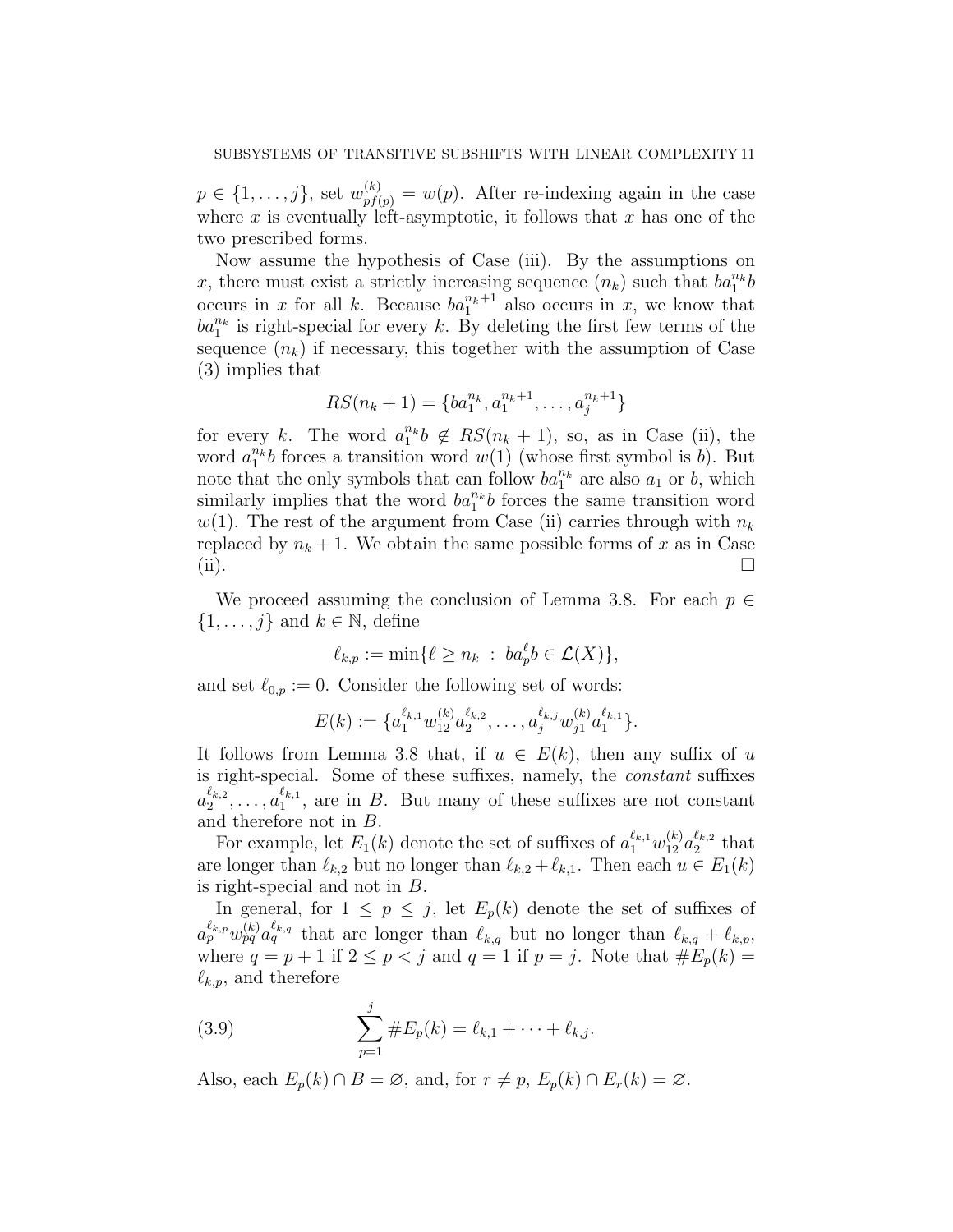**Proposition 3.10.** For each  $k \in \mathbb{N}$ ,

 $c_X(\ell_{k,1} + \cdots + \ell_{k,j}) \geq (j+1)(\ell_{k,1} + \cdots + \ell_{k,j}) + (\ell_{k-1,1} + \cdots + \ell_{k-1,j}).$ 

*Proof.* To simplify notation, let  $L_k = \ell_{k,1} + \cdots + \ell_{k,j}$ . We proceed by induction, where, since  $L_0 = 0$ , the base case is the assertion that  $c_X(L_1) \geq (j+1)L_1$ . This assertion follows from Lemma 3.7 together with the following observations:

- for  $1 \leq \ell \leq L_1 1$ , there are j right-special words of length  $\ell$ in  $B$ ;
- there are  $L_1$  (distinct) right-special words in  $\bigcup_{p=1}^{j} E_p(1)$ , none of which are in B.

Now assume  $c_X(L_{k-1}) \geq (j+1)L_{k-1} + L_{k-2}$ , and observe that, by Lemma 3.7 together with Equation (3.9),

$$
c_X(L_k) \ge c_X(L_{k-1}) + \sum_{\ell=L_{k-1}}^{L_k-1} \#RS(\ell)
$$
  
\n
$$
\ge [(j+1)L_{k-1} + L_{k-2}] + [j(L_k - L_{k-1}) + L_k]
$$
  
\n
$$
\ge (j+1)L_k + L_{k-1}.
$$

 $\Box$ 

Since  $(\ell_{k-1,1} + \cdots + \ell_{k-1,j}) \rightarrow \infty$  as  $k \rightarrow \infty$ , it follows from Proposition 3.10 that  $c_X(n) \geq (j + 1)n$ , which by our earlier discussion completes the proof of Theorem 1.2 in Cases (ii) and (iii).

3.2.3. Sharpness of Theorem 1.2 when  $i = 0$ . Here we define a family of examples that demonstrates the sharpness of the bounds in Theorem 1.2. We will consider the  $i = 0$  cases first, and then show how to modify the argument for  $i > 0$ . Let  $q : \mathbb{N} \to \mathbb{N}$  be a given nondecreasing unbounded function.

Define a sequence  $\omega = \omega_1 \omega_2 \omega_3 \cdots$  via the rule that  $\omega_{2m}{}_{k+m} = m$  for  $m \geq 1$  and  $k \geq 0$ , so that  $\omega = 1213121412131215 \cdots$ . Then, define a doubly-infinite sequence

$$
x = j^{\infty} \cdot (1^{n_1^1} 2^{n_1^2} \cdots j^{n_1^j}) (1^{n_2^1} 2^{n_2^2} \cdots j^{n_2^j}) (1^{n_1^1} 2^{n_1^2} \cdots j^{n_1^j}) (1^{n_3^1} 2^{n_3^2} \cdots j^{n_3^j}) \cdots,
$$

for a doubly-indexed sequence  $n_k^p$  $\frac{p}{k}$  satisfying

 $n_1^1 << n_1^2 << \cdots << n_1^j << n_2^1 << n_2^2 \cdots << n_2^j << \cdots$ 

(The pattern of  $n_k^p$  within x is as follows: the superscript p is always the same as the letter being repeated, and the subscript  $k$  comes from  $\omega$ , in that it is  $\omega_1 = 1$  for the first j exponents, then  $\omega_2 = 2$  for the next j, then  $\omega_3 = 1$  for the next j, and so on.) Note that while  $\omega$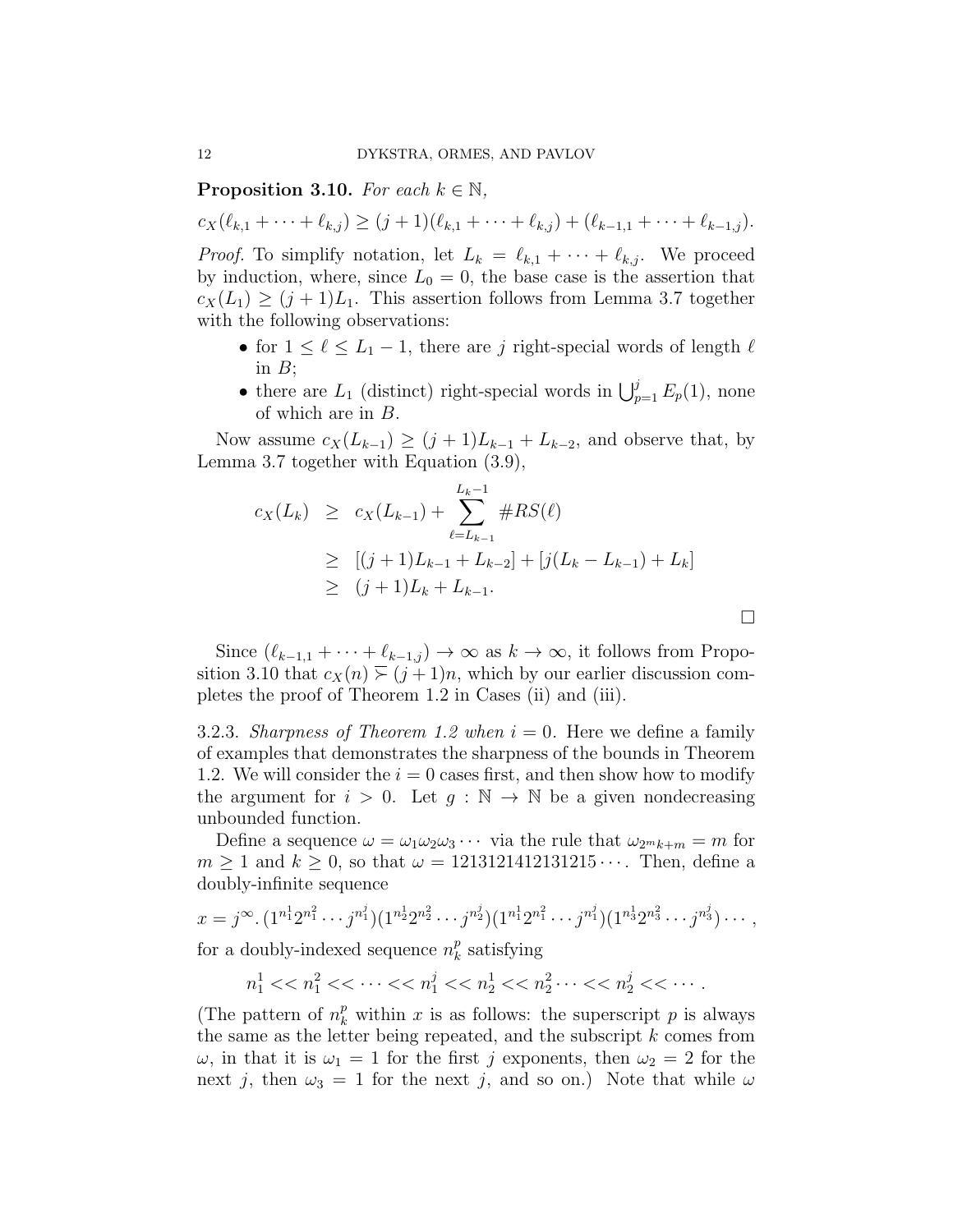is fixed, different sequences  $(n_k^p)$  $\binom{p}{k}$  give rise to different sequences x. In other words, x represents a family of examples parametrized by  $(n_k^p)$  $_{k}^{p}).$ 

Regardless of choice of  $(n_k^p)$  $_{k}^{p}$ ), the transitive subshift  $X = \mathcal{O}(x)$  has j minimal subsystems:  $M_1 = \{1^{\infty}\}, \ldots, M_j = \{j^{\infty}\}.$  Also, we can enumerate the right-special words in  $X$  as follows.

All words in the previously-defined set B are again right-special, and any right-special word not in B must end with a word from the set

$$
C = \{12^{n_k^2}, 23^{n_k^3}, \dots, j1^{n_k^1} : k \in \mathbb{N}\}.
$$

For  $1 \leq p \leq j-1$  and for any given k, the word

$$
p^{n_k^p}(p+1)^{n_k^{p+1}}
$$

is maximally right-special in the sense that:

- any suffix of  $p^{n_k^p}(p+1)^{n_k^{p+1}}$  is right-special; and
- for any symbol s, the word  $sp^{n_k^p}(p+1)^{n_k^{p+1}}$  fails to be rightspecial.

Let  $D = D(k)$  denote the set of words that are not in B and are suffixes of one of these. Each *n* in an interval of the form  $\left(n_k^{p+1}\right)$  $n_k^{p+1}, n_k^{p+1}+n_k^p$  $_{k}^{p}$ ] corresponds to the length of a word in D. Moreover, we can ensure that these intervals are disjoint by requiring that

$$
n_k^3 > n_k^2 + n_k^1, \ \ n_k^4 > n_k^3 + n_k^2, \ \ \ldots \ , \ \ n_k^j > n_k^{j-1} + n_k^{j-2}.
$$

Now consider right-special words ending in  $j1^{n_k^1}$ . In  $\omega$ , the left-most occurrence of k is  $\omega_{2^k-1}$ ; any occurrence of a symbol  $m \geq k$  in  $\omega$  is directly preceded by the word  $\omega_1 \cdots \omega_{2^{k-1}-1}$ ; and any occurrence of the word  $\omega_1 \cdots \omega_{2^{k-1}-1}$  is directly followed by a symbol  $m \geq k$ . Moreover, any occurrence of the word  $k\omega_1 \cdots \omega_{2^{k-1}-1}$  must be followed by a symbol  $m > k$ , and any occurrence of the word  $m\omega_1 \cdots \omega_{2^{k-1}-1}$  for  $m > k$  must be followed by  $k$ .

It follows from these observations about  $\omega$  that, in x, there is a unique word  $u = u(k)$  of length

$$
L = L(k) = \sum_{i=1}^{j} \left( n_{\omega_1}^i + n_{\omega_2}^i + \dots + n_{\omega_{2^{k-1}-1}}^i \right),
$$

namely,

$$
u := x_0 \cdots x_{L-1} = \underbrace{(1^{n_1^1} \cdots j^{n_1^j})(1^{n_2^1} \cdots j^{n_2^j}) \cdots (1^{n_1^1} \cdots j^{n_1^j})}_{2^k-1 \text{ parenthetical blocks}}
$$

that directly precedes any occurrence of  $1^{n_k^1}$ . It follows that  $j^{n_k^j}u1^{n_k^1}$  is maximally right-special.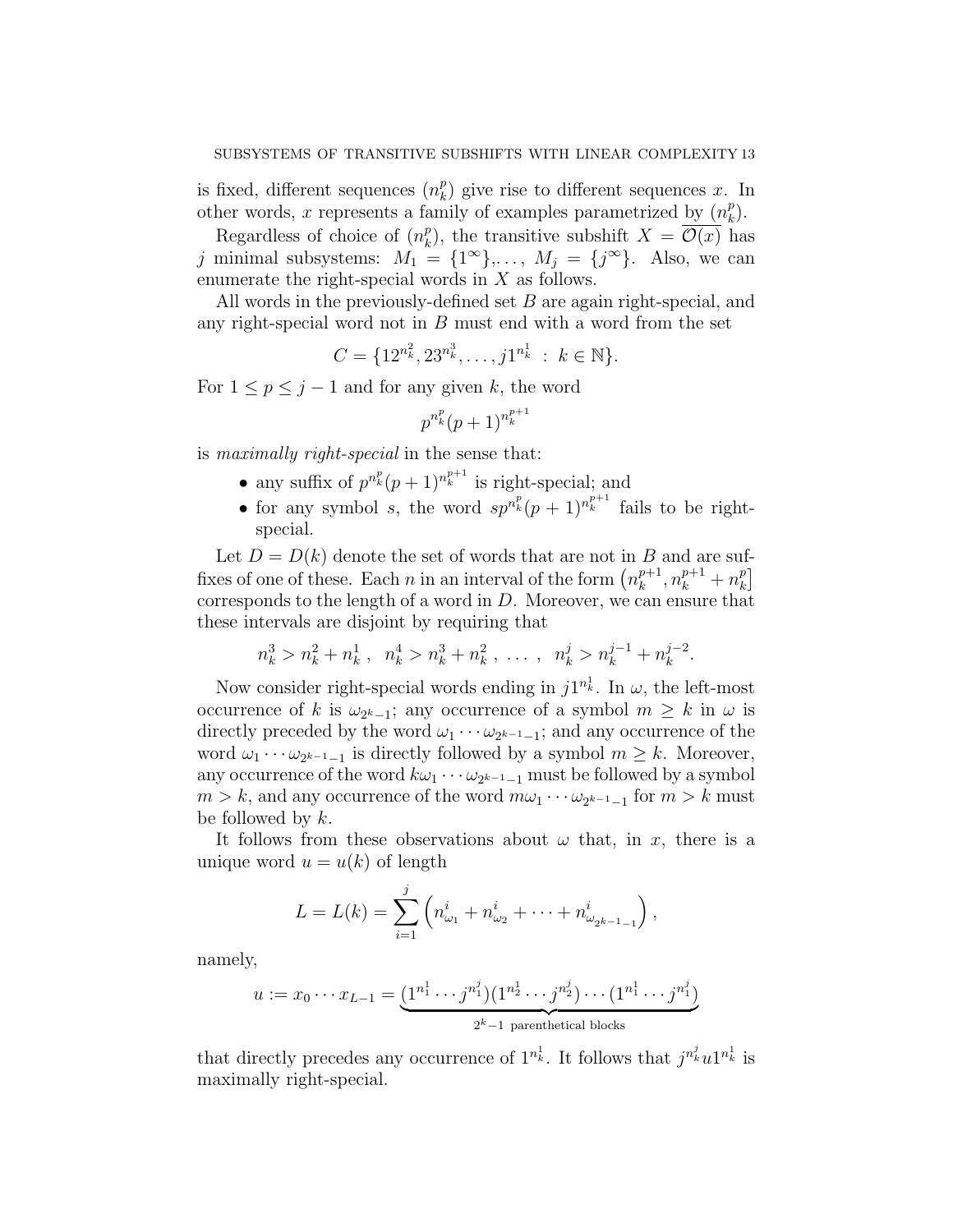Let  $F = F(k)$  denote the set of words that are not in B and are suffixes of  $j^{n_k^j}u1^{n_k^1}$ , and note that  $F \cap D = \emptyset$ . Then, for each  $n \in$  $(n_k^1, n_k^1 + n_k^j + L(k))$ , there is exactly one word of length n in F, and that word is right-special.

We have established the following.

**Proposition 3.11.** The set of right-special words in  $X$  is

$$
\bigcup_{n=1}^{\infty} RS(n) = B \cup \bigcup_{k=1}^{\infty} (D(k) \cup F(k)).
$$

Moreover,

#RS(n) ≤ j if n j <sup>k</sup> + n 1 <sup>k</sup> + L(k) < n ≤ n 1 <sup>k</sup>+1 for some k; j + 2 if n p <sup>k</sup> < n ≤ n p <sup>k</sup> + n p−1 k for some k and 2 ≤ p ≤ j; j + 1 otherwise.

Set  $n_0^j = 0$ . Since g is nondecreasing and unbounded, we can choose the sequence  $n_1^1 < n_1^2 < \cdots < n_1^j < n_2^1 < \cdots$  to grow fast enough so that for each  $k \in \mathbb{N}$ , and  $p \in \{1, \ldots, j\}$ ,  $g(n_k^p)$  $\binom{p}{k}$  is larger than the sum of all  $n_{\ell}^q$  $\frac{q}{\ell}$  smaller than  $n_k^p$  $\stackrel{p}{k}$ . More specifically, choose  $\binom{n}{k}$  $\binom{p}{k}$  so that for all  $k \geq 1$  and  $p \in \{1, \ldots, j\}$ 

$$
g(n_k^p) > \sum_{\ell=1}^{k-1} \sum_{q=1}^j n_\ell^q + \sum_{q=1}^{p-1} n_k^q.
$$

Note that the right-hand side above provides an upper bound on the number of  $n \in \left[1, n_k^{p+1}\right]$  $(k+1)$  with  $\#RS(n) = j+2$ . Lemma 3.7 then implies that for  $n \in [n_k^p]$  $_{k}^{p},n_{k}^{p+1}$  $_{k}^{p+1}),$ 

$$
c_X(n) \le (j+1)n + g(n_k^p) \le (j+1)n + g(n).
$$

Similarly, if  $n \in [n_k^j]$  $\{(\mathbf{x}_{k-1}, \mathbf{n}_k^1) \text{ for some } k \geq 1, \text{ then }$ 

$$
c_X(n) \le (j+1)n + g(n_{k-1}^j) \le (j+1)n + g(n).
$$

We've shown that  $c_X(n) \leq (j+1)n + g(n)$  for all n. Since g was arbitrary, this shows that the bound  $c_X(n) \geq (j + 1)n$  is sharp.

To see that the bound  $c_X(n) \geq j_n$  is sharp, we consider the complexity along the subsequence  $(n_k^1)$ . If we choose  $(n_k^p)$  $\binom{p}{k}$  to grow fast enough, then for all  $k \geq 1$ ,

$$
g(n^1_{k+1}) > (j+2)(n^j_k + n^1_k + L(k)).
$$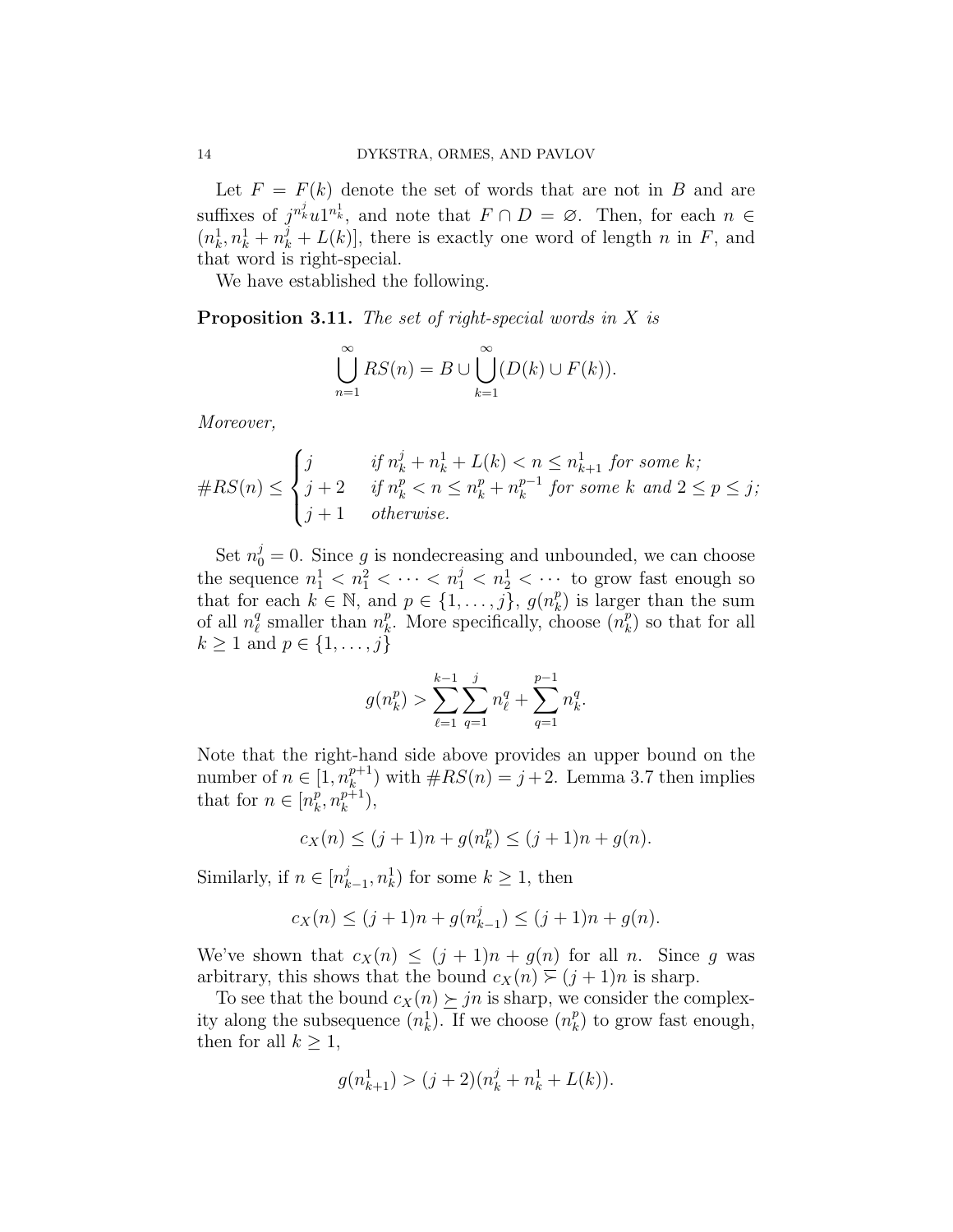Then Lemma 3.7 and Proposition 3.11 imply that

$$
c_X(n_{k+1}^1) \le c_X(n_k^j + n_k^1 + L(k)) + j(n_{k+1}^1 - (n_k^j + n_k^1 + L(k)))
$$
  
\n
$$
\le (j+2)(n_k^j + n_k^1 + L(k)) + jn_{k+1}^1 - j(n_k^j + n_k^1 + L(k))
$$
  
\n
$$
\le g(n_{k+1}^1) + jn_{k+1}^1 - j(n_k^j + n_k^1 + L(k)).
$$

Since  $c_X(n) \leq jn + g(n)$  along the sequence  $n_k^1$  and g was arbitrary, the bound  $c_X(n) \succ j_n$  is sharp.

3.2.4. Sharpness of Theorem 1.2 when  $i > 0$ . We now wish to show that the sharp examples constructed in Section 3.2.3 can be extended to the  $i > 0$  case. For this, first consider a system  $X \in S(j, 0)$  constructed using the form from Section 3.2.3, i.e.,  $X$  is the orbit closure of a sequence of the form

$$
x = j^{\infty} \cdot (1^{n_1^1} 2^{n_1^2} \cdots j^{n_1^j}) (1^{n_2^1} 2^{n_2^2} \cdots j^{n_2^j}) (1^{n_1^1} 2^{n_1^2} \cdots j^{n_1^j}) (1^{n_3^1} 2^{n_3^2} \cdots j^{n_3^j}) \cdots
$$

Now let  $1 \leq i \leq j$ , and let  $S_{j-i+1}, \ldots, S_j$  be arbitrary Sturmian subshifts with alphabets disjoint from each other and from  $\{1, \ldots, j - i\}$ . Our goal is to replace constant strings of symbols from  $\{j-i+1,\ldots,j\}$ with sequences chosen from  $S_{j-i+1}, \ldots, S_j$  to create  $X' \in S(j, i)$  in such a way that the complexity is increased by exactly in. We begin with an elementary observation about minimal subshifts, which applies in particular to  $S_{j-i+1}, \ldots, S_j$ .

**Lemma 3.12.** Given a minimal subshift S and a word  $w \in \mathcal{L}(S)$ , there exist arbitrarily long words v with the property that  $uvw \in \mathcal{L}(S)$ .

*Proof.* By minimality, every point in  $x \in S$  contains w infinitely many times. Therefore, we can find two instances of  $w$  in  $x$  occurring at indices that are arbitrarily far apart.

To stitch  $S_{j-i+1}, \ldots, S_j$  into X, we need to impose a further assumption on the sequences  $(n_m^i)_{m \in \mathbb{N}}$ . By Lemma 3.12, we can recursively define  $n_1^1, n_1^2, \ldots, n_1^j$  $j_1, n_2^1, n_2^2, \ldots, n_2^j$  $\frac{j}{2}, n_3^1, \ldots$  in such a way that, associated to each  $p \in \{j-i+1,\ldots,j\}$  and  $k \in \mathbb{N}$ , there is a word  $w_k^p \in \mathcal{L}_{n_k^p}(S_p)$ , and every such  $w_k^p$  $\hat{k}_k$  is both a prefix and suffix of  $w_{k+1}^p$ . The proof of sharpness only required rapid growth of the sequence  $\overline{n}_k^p$  $_k^p$ , and Lemma 3.12 ensures that we may recursively choose  $n_k^p$  with arbitrarily rapid growth such that the words  $w_k^p$  $\frac{p}{k}$  have the desired conditions. Since each  $w_k^j$  $\frac{d}{dx}$  is a suffix of  $w_{k+1}^j$ , the sequence  $w_k^j$  $\frac{d}{k}$  has a left-infinite limit (as  $k \to \infty$ ), which we denote by  $w_{\infty}^j$ .

Now define

$$
x' = w_{\infty}^j \cdot (1^{n_1^1} \cdots (j-i)^{n_1^{j-i}} w_1^{j-i+1} \cdots w_1^j) (1^{n_2^1} \cdots (j-i)^{n_2^{j-i}} w_2^{j-i+1} \cdots w_2^j) \cdots,
$$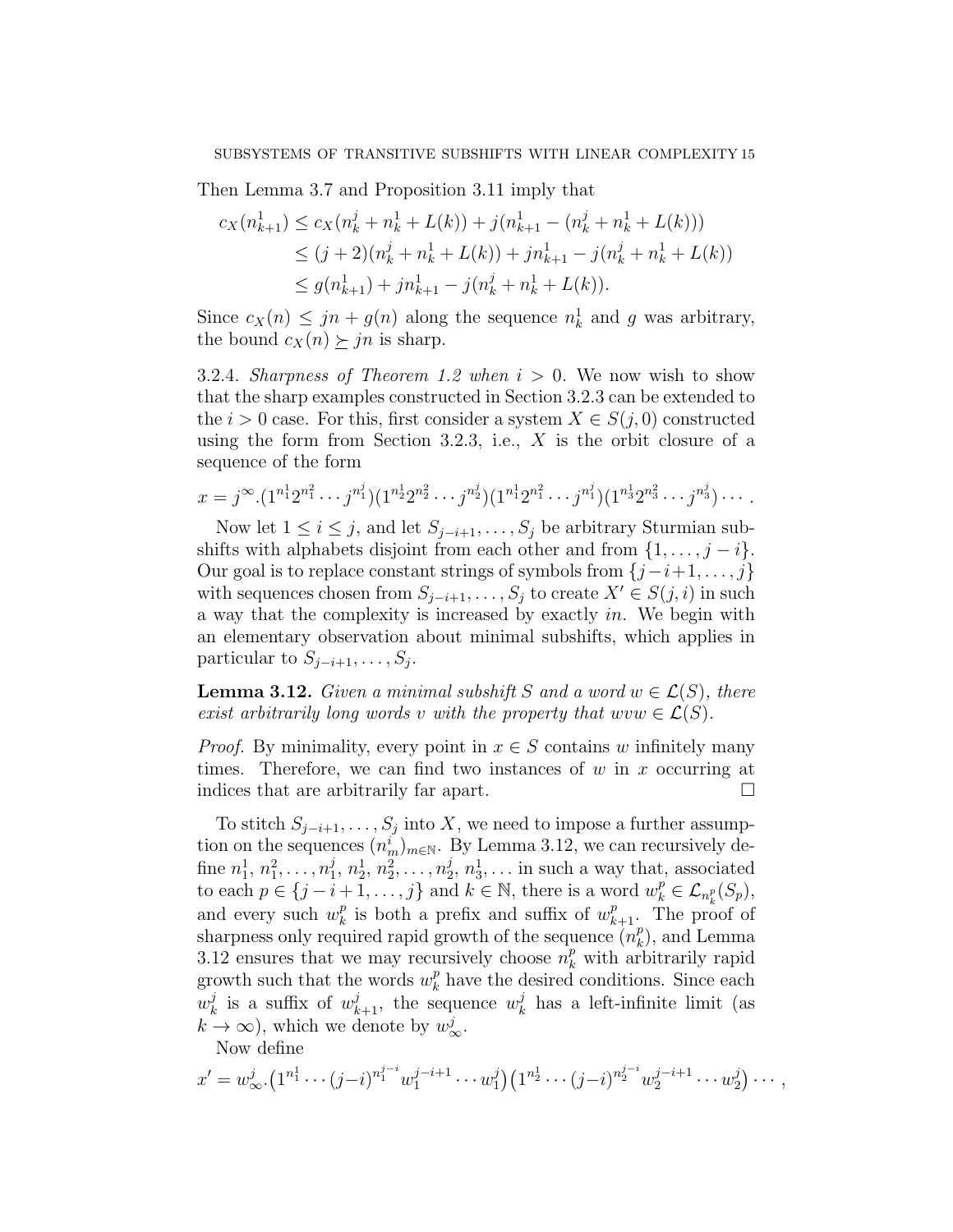the sequence obtained by replacing each  $p^{n_k^p}$  in x by  $w_k^p$  $_k^p$ , and replacing  $j^{\infty}$  by  $w_{\infty}^{j}$ . Then each  $S_p$  for  $p \in \{j-i+1,\ldots,j\}$  is an infinite minimal subsystem of  $X' := \overline{\mathcal{O}(x')}$ , and each  $\{p^{\infty}\}\$ for  $p \in \{1, \ldots, j - i\}$  is a finite minimal subsystem of  $X'$ . It is not hard to check that  $X'$  contains no other minimal subsystems, and so  $X' \in S(j, i)$ . It remains to show that  $c_{X'}(n) = c_X(n) + in$ .

For this, consider the following 1-block factor map  $\phi$  applied to X'. Since the alphabets of the  $S_p$  are disjoint, we may map any letter in the alphabet of  $S_p$  to p, and leave other letters (for  $p \in \{1, \ldots, j-1\}$ ) unchanged. The map  $\phi$  induces a surjection from  $\mathcal{L}_n(X')$  to  $\mathcal{L}_n(X)$  for all n. We claim that every word in  $\mathcal{L}(X)$  which is not constant has only a single  $\phi$ -preimage. To see this, consider  $w \in \mathcal{L}(X)$  containing multiple letters. Without loss of generality, we can extend  $w$  on the left and right so that w contains some  $a^{n_m^a}$  as a prefix and  $b^{n_m^b}$  as a suffix; if the extension has only one preimage, then of course  $w$  did as well. Then, by construction of  $x'$ , the only subword of  $x'$  mapping to w under  $\phi$  is obtained by replacing every maximal subword of the form  $p^{n_k^p}$  in x by  $w_k^p$  $_k^p$  for  $p \in \{j-i+1,\ldots,j\}$ . (The only possible ambiguity comes from  $a^{n_m^a}$  and  $b^{n_m^b}$ , but recall that  $w_k^p$  $\frac{p}{k}$  is a prefix and suffix of  $w_k^p$  $k'$ for all  $k' > k$ , and so even if  $a^{n_m^a}$  and/or  $b^{n_m^b}$  were portions of longer runs of a's or b's in x, the corresponding word in x' still contains  $w_m^a$ and/or  $w_m^b$  at those locations if a and/or b are in  $\{j - i + 1, \ldots, j\}$ .)

On the other hand, for  $k \in \{j - i + 1, \ldots, j\}$ , any constant word of the form  $k^n$  has every word in  $\mathcal{L}_n(S_k)$  as a preimage, since  $S_k \subset X'$ , and all words in  $\mathcal{L}_n(S_k)$  map to  $k^n$  under  $\phi$ . Since  $c_{S_k}(n) = n + 1$  for all n, this means that all such words have  $n + 1$  preimages under  $\phi$ . Combining this yields  $c_{X}(n) = 1 \cdot (c_X(n) - i) + (n + 1)i = c_X(n) + in$ for all  $n$ .

Now, the proof from Section 3.2.3 provides examples of  $X \in S(j, 0)$ demonstrating sharpness of the bounds

$$
c_X(n) \geq (j+1)n
$$
 and  $c_X(n) \geq jn$ 

in the  $i = 0$  case. The procedure above yields, for any  $0 \leq i \leq j$ ,  $X' \in S(j, i)$  with  $c_{X'}(n) = c_X(n) + in$ , and so such X' demonstrate the sharpness of the more general bounds (1) and (2) from Theorem 1.2.

3.3. Proof of Theorem 3.4. We sketch the proof of Theorem 3.4 here. Suppose  $X$  is a transitive subshift  $X$  with a recurrent transitive point x such that X properly contains an infinite minimal subshift  $M$ . Because  $M \neq X$ , there is an  $r \geq 1$  such that  $\mathcal{L}_r(M) \neq \mathcal{L}_r(X)$ . Then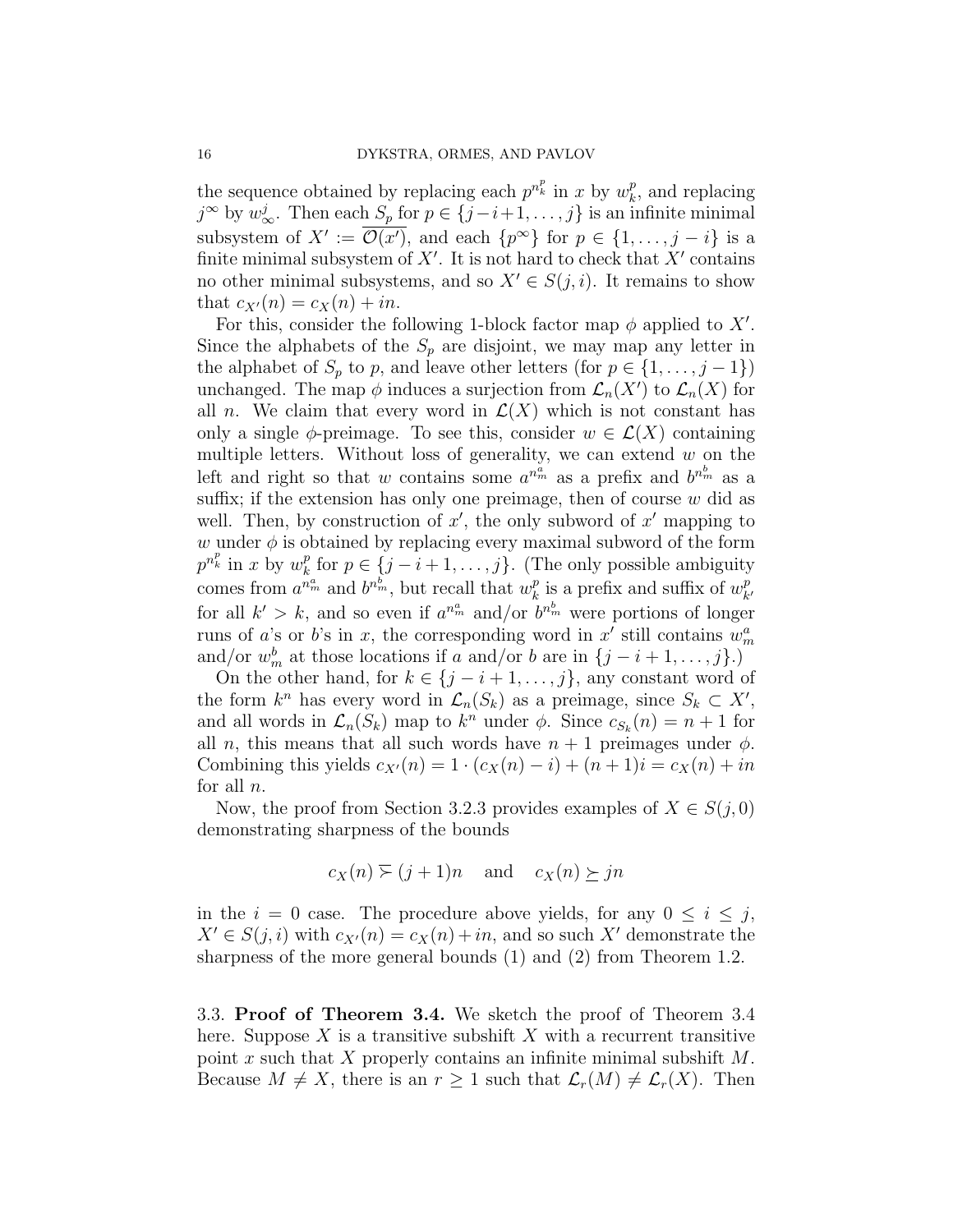define a factor map  $\pi$  on X such that

$$
\pi(z)_k = \begin{cases} 0 & \text{if } z_k \cdots z_{k+r-1} \in \mathcal{L}_r(M) \\ 1 & \text{otherwise.} \end{cases}
$$

The image  $\pi(x)$  is a recurrent transitive point for  $\pi(X)$ , and the subshift  $\pi(X)$  contains a unique minimal subshift  $\pi(M) = \{0^{\infty}\}.$  Since  $\pi(X) \neq \{0^{\infty}\}\$ , Theorem 3.3 gives  $c_{\pi(X)}(n) \geq 1.5n$ . Using an estimate as in Lemma 3.5 with  $i = 1$  yields  $c_X(n) \ge 2.5n$ . Finally, Theorem 3.3 also implies that there exist examples of such  $\pi(X)$  demonstrating sharpness of  $c_{\pi(X)}(n) \geq 1.5n$ , and the reader may check that the examples constructed in [7] were similar to those from Section 3.2.3, relying only on rapid growth of an auxiliary sequence. Therefore, the same technique used in Section 3.2.4 yields X demonstrating sharpness of  $c_X(n) \geq 2.5n$ .

## 4. General transitive systems

Our main theorem in the recurrent case, Theorem 1.2, provides bounds in terms of i and j for subshifts in the sets  $S(j, i)$ . Our main theorem in the general transitive case, Theorem 1.3, offers similar bounds in terms of sets that we will refer to as  $T(j, i)$ . Here  $T(j, i) \supset S(j, i)$ is the set of all transitive subshifts with  $j \geq 1$  minimal subsystems, exactly i of which are infinite where  $0 \leq i \leq j$ .

4.1. Two or fewer subsystems. We first tackle the cases where  $j \leq$ 2. When  $j = 1$ , the results of Theorems 3.1 and 3.2 yield the minimal complexity sequence of  $c_X(n) = n + 1$  for X not periodic.

When  $j = 2$ , the orbit closure of the sequence

$$
x=\ldots 0000.11111\ldots
$$

produces a transitive system in  $T(2,0)$  satisfying  $c_X(n) = n + 1$  for all  $n$ .

**Theorem 4.1.** Let  $X \in T(2, i)$  where  $i > 0$ . Then

 $\liminf_{n\to\infty} (c_X(n)-(i+1)n) > -\infty.$ 

Moreover, this bound is optimal in that the  $-\infty$  cannot be replaced by any integer.

*Proof.* Suppose X contains two minimal subsystems  $M_1$  and  $M_2$ . Then there is an  $r > 0$  such that  $\mathcal{L}_r(M_1) \cap \mathcal{L}_r(M_2) = \emptyset$ . Define a factor map  $\pi$  on X such that

$$
\pi(z)_k = \begin{cases} i & \text{if } z_k \cdots z_{k+r-1} \in \mathcal{L}_r(M_i), \text{ for } i = 1, 2 \\ 0 & \text{otherwise.} \end{cases}
$$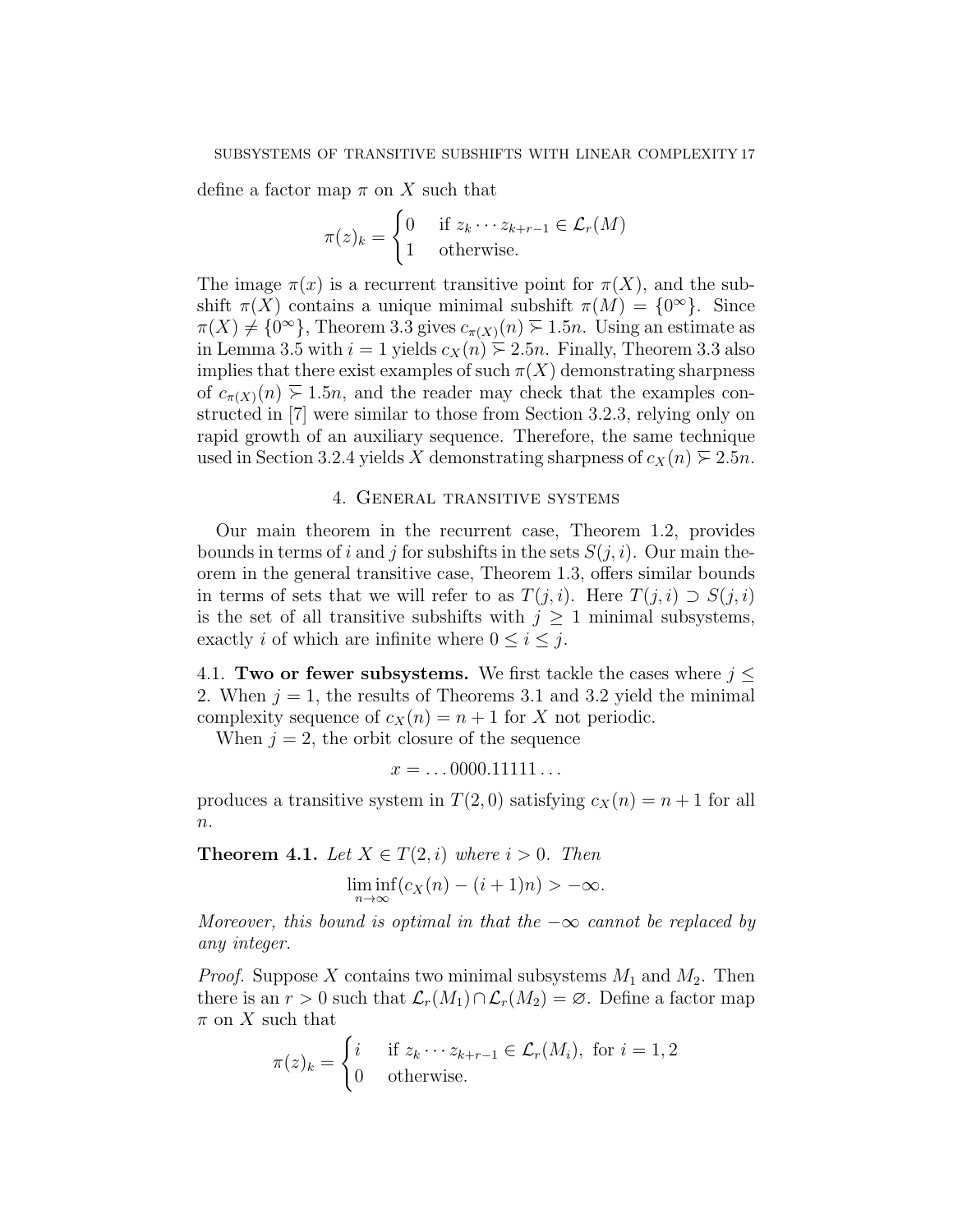Let  $y = \pi(x)$ . Then, for all  $n \geq 1$ , the words  $1^n$  and  $2^n$  occur in y. This means that  $y$  is not periodic, so, by the Morse-Hedlund Theorem,  $c_Y(n) \geq n+1$  for all n. Since  $i > 0$ , we may assume without loss of generality that  $M_1$  is infinite, and so again by Morse-Hedlund,  $c_{M_1}(n) \geq$  $n + 1$  for all n. Since  $\pi$  is an r-block map, for  $n \geq r$ , the word  $1^{n-r+1}$ has at least  $c_{M_1}(n) \geq n+1$   $\pi$ -preimages, so we obtain

$$
c_X(n) \ge c_{\pi(X)}(n-r+1) + n > 2n - r + 1.
$$

If  $M_2$  is also infinite, then both  $1^{n-r+1}$  and  $2^{n-r+1}$  have at least  $n+1$ preimages, and all of those preimages are distinct. Therefore,

$$
c_X(n) \ge c_{\pi(X)}(n-r+1) + 2n > 3n - r + 1.
$$

We also claim that the  $-\infty$  in Theorem 4.1 cannot be replaced by any integer. We first treat the  $i = 1$  case: choose any  $N > 3$  and define a Sturmian subshift  $Z \subset \{0,1\}^{\mathbb{Z}}$  created by  $\beta$  where  $\frac{1}{N+1} < \beta < \frac{1}{N}$ . Then  $10^{k}$ 1 ∈  $\mathcal{L}(Z)$  if and only if  $k = N - 1$  or N. Consider a rightinfinite word  $s$  in  $Z$ , let

$$
x = 0^{\infty}.s,
$$

and let  $X = \overline{\mathcal{O}(x)}$ . Then, for  $1 \leq n \leq N$ , there is only one right-special word in  $\mathcal{L}_n(X)$ , namely,  $0^n$ . Therefore  $c_X(N) = N + 1$ . Sturmian systems contain exactly one right-special word of length  $n$  for every  $n \geq 1$ . Therefore, when  $n \geq N$ , there are two right-special words in X:  $0<sup>n</sup>$  and a different one that is a subword of s. Lemma 3.7 then implies that  $c_X(n) = 2n - N + 1$  for  $n \ge N$ , so  $\liminf c_X(n) - 2n = -N + 1$ . Since N could be arbitrarily large, there is no uniform lower bound in the  $i = 1$  case of Theorem 4.1.

For the  $i = 2$  case, consider two Sturmian subshifts  $Z_1, Z_2 \subset \{0, 1\}^{\mathbb{Z}}$ created by distinct  $\beta_1, \beta_2 \in \left(\frac{1}{N+1}, \frac{1}{N}\right)$  $\frac{1}{N}$  for any  $N > 3$ . Consider a left-infinite word  $r \in Z_1$  ending in 1 and a right-infinite word  $s \in Z_2$ beginning with 1. Let

$$
x=r.s,
$$

and let  $X = \mathcal{O}(x)$ .

There are three types of words in x: subwords of r, subwords of s, and words that contain the word 11. For  $n \geq 2$  there are exactly  $n-1$ subwords of x that contain 11. For  $1 \leq n \leq N$ ,  $\mathcal{L}_n(Z_1) = \mathcal{L}_n(Z_2)$ ; both of these equal the set of words of length n in  $\{0,1\}^n$  that contain at most one 1. Therefore  $c_X(n) = (n-1) + (n+1) = 2n$  for  $1 \le n \le N$ .

For  $n > N$ , there are at most three right-special words: a single word  $w_1$  in  $\mathcal{L}_n(Z_1)$  that can be extended in two ways in  $\mathcal{L}(Z_1)$ , a single word  $w_2$  in  $\mathcal{L}_n(Z_2)$  that can be extended in two ways in  $\mathcal{L}(Z_2)$ , and the *n*-letter suffix  $w_3$  of r. Therefore, by Lemma 3.7,  $c_X(n) = 3n - N$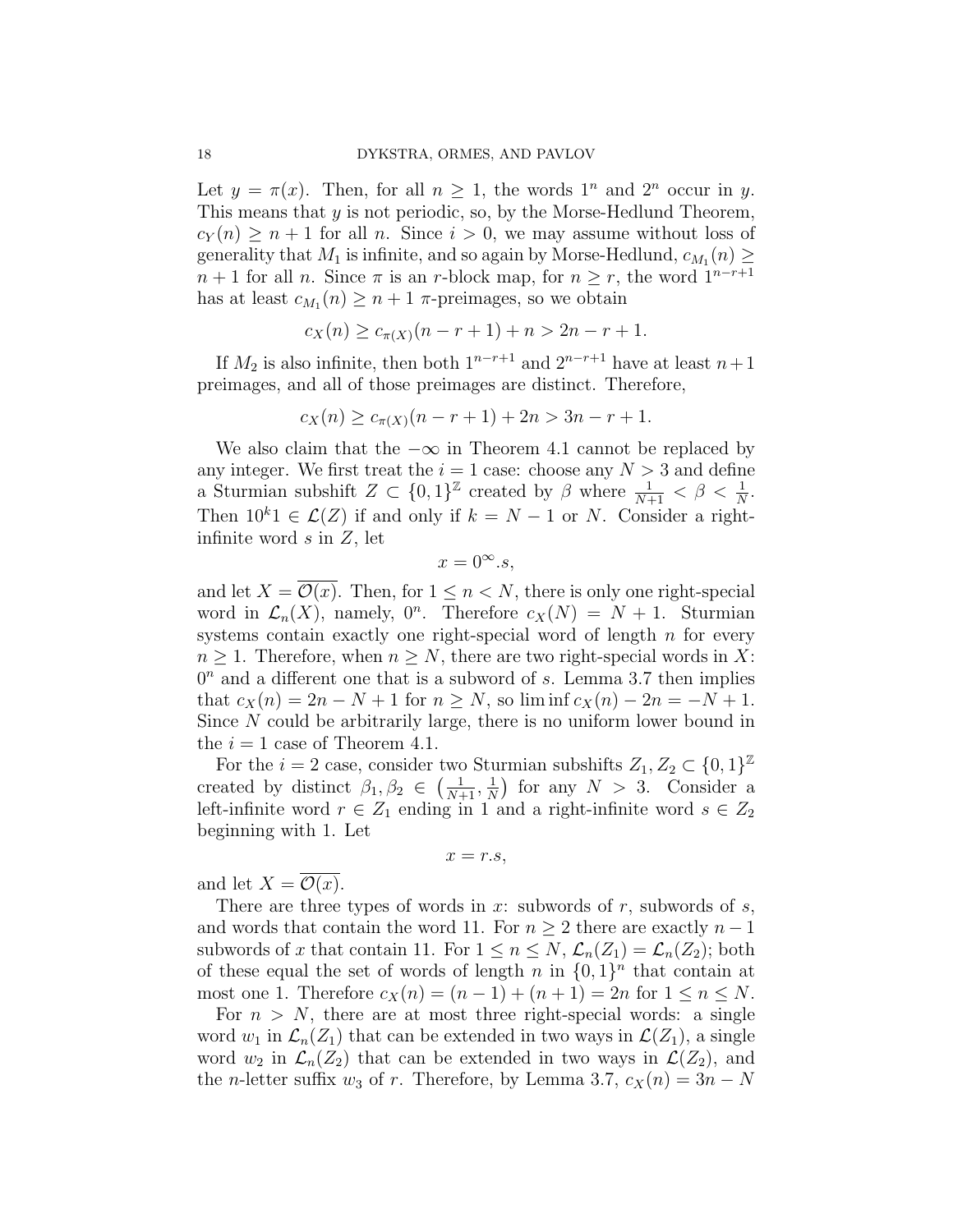for  $n > N$ , and so lim inf  $c_X(n) - 3n = -N$ , implying that there is no uniform lower bound in the  $i = 2$  case of Theorem 4.1.

4.2. Three or more subsystems. We now proceed with the proof of Theorem 1.3, which gives the bound  $c_X(n) \geq (j + i)n$  for  $X \in T(j, i)$ with  $j \geq 3$ . For such an X, let  $x \in X$  be a transitive point. Consider the same r-block factor map  $\pi$  as constructed in Section 3.2.1. Then  $\pi(X) \in T(j,0)$  for  $j \geq 3$ . Set  $y = \pi(x)$  and note that y is a transitive point for  $\pi(X)$ . We also note that y cannot be eventually periodic in both directions, or else  $\pi(X)$  would have at most two minimal subsystems (the periodic alpha-limit and omega-limit sets of  $y$ ), a contradiction.

We then assume without loss of generality that  $y$  is not eventually periodic to the right. (If  $y$  were eventually periodic to the right, then below we would consider left-special, as opposed to right-special words, and arrive at the same conclusion.)

For each  $p \in \{1, \ldots, j\}$  and  $n \in \mathbb{N}$ , we claim  $a_p^n$  is right-special. Indeed,  $a_p^{n+1}$  must occur in y for all p since  $\{a_p^{\infty}\}\)$  is a minimal subsystem of  $\pi(X)$ . Since y is not eventually periodic to the right, the word  $a_p^n b$ must also occur in y.

Therefore  $c_{\pi(X)}(n) \geq jn$  for all  $n \geq 1$ . By Lemma 3.7, we may establish  $c_{\pi(X)}(n) \geq jn$  by finding an infinite set of n for which  $\#RS_{\pi(X)}(n) \geq$ j+1. Fix p so that  $\{a_p^{\infty}\}\$ is in the omega-limit set  $\omega(y)$ . Then there exist infinitely many *n* for which  $ba_p^n b$  occurs in *y*. Recall that  $ba_p^{n+1}$  occurs in y for all  $n \geq 1$ , so  $ba_p^n \in RS_{\pi(x)}(n+1)$ , i.e.  $\#RS_{\pi(x)}(n+1) \geq j+1$ , for infinitely many  $n$ .

We then have  $c_{\pi(X)}(n) \geq jn$ . Finally, as in Lemma 3.5, for every p with  $\pi^{-1}\lbrace a_p^{\infty} \rbrace$  infinite, the number of  $\pi$ -preimages of  $a_p^{n-r+1}$  is at least  $n$ , establishing

$$
c_X(n) \succeq (j+i)n.
$$

**Remark 4.2.** The proof above also works if  $X \in S(2, i)$  has a transitive point x such that  $\pi(x)$  is not both eventually periodic to the right and eventually periodic to the left.

**Theorem 4.3.** Let  $X \in T(j, i)$  where  $j \geq 3$ . Then the bound

 $c_X(n) \geq (i + i)n$ 

holds and is sharp.

Proof. The bound itself follows immediately from Theorem 1.3. To see that the bound is sharp, let  $q : \mathbb{N} \to \mathbb{N}$  be any nondecreasing unbounded function. Consider a point of the form

$$
(4.4) \t x = 0^{\infty}.1^{n_1}2^{n_2}\cdots (j-1)^{n_{j-1}}1^{n_j}2^{n_{j+1}}\cdots (j-1)^{n_{2j-2}}\cdots,
$$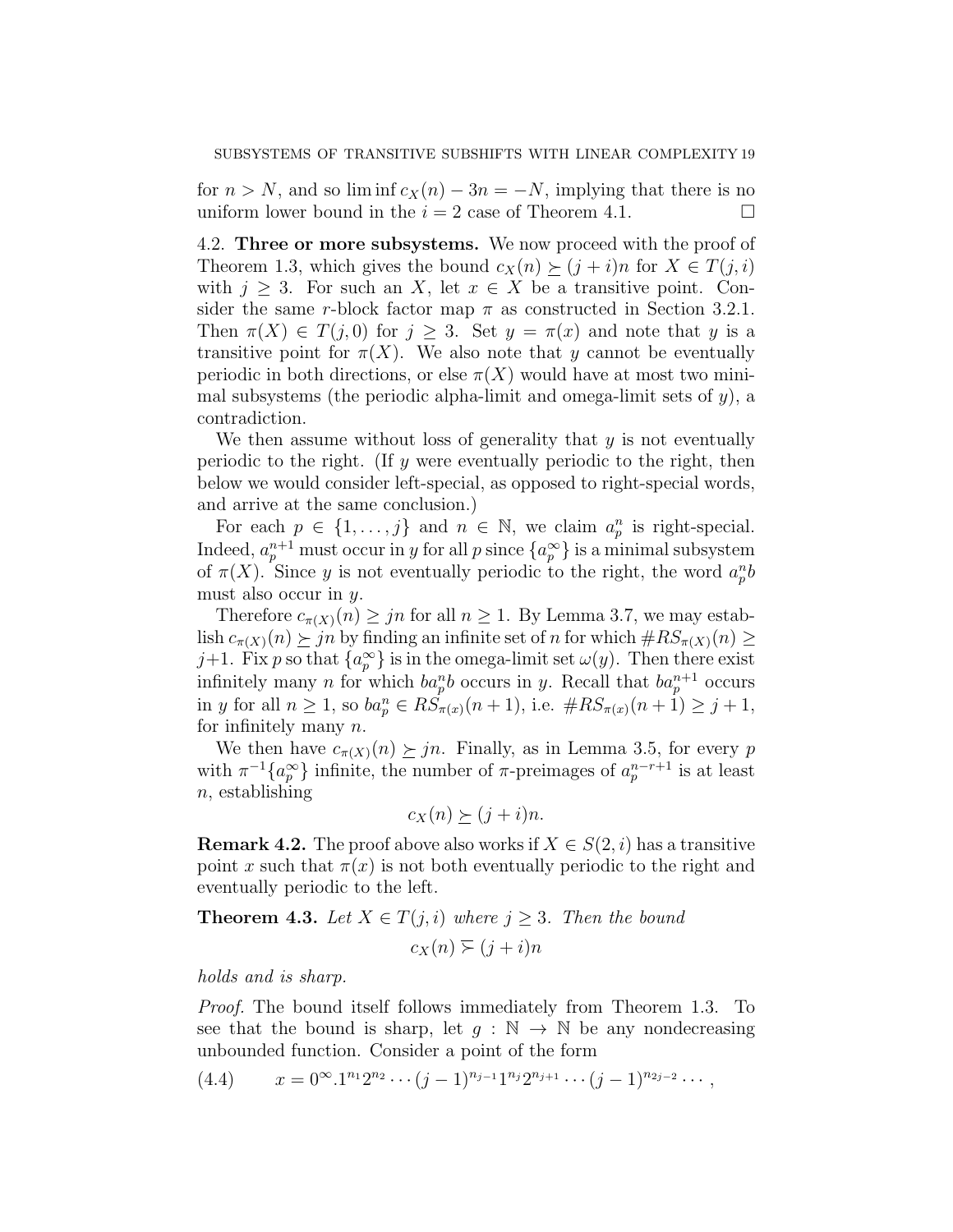where  $n_1 \ll n_2 \ll n_3 \ll \cdots$ , and set  $X = \mathcal{O}(x)$ .

For any  $n \geq 1, 0^n, 1^n, \dots, (j-1)^n$  are all right-special in X. No word in  $X$  containing 01 is right-special, nor is any word that contains three distinct symbols. The only other right-special words are of the form

 $p^{m}(p+1)^{n_{k}}$  where  $k \equiv (p+1) \mod (j-1), 1 \leq m \leq n_{k-1}$ 

or

 $(j-1)^m1^{n_k}$  where  $k \equiv 1 \mod (j-1), 1 \leq m \leq n_{k-1}.$ 

In other words, we have  $\#RS(n) = j + 1$  only for  $n \in (n_k, n_k + n_{k-1}]$ . Therefore, if  $n \in [n_k, n_{k+1})$ , the number of right-special words of length less than *n* which are not of the form  $a^n$  is at most  $\sum$  $k-1$  $i=1$  $n_i$ . If the sequence  $(n_k)$  grows sufficiently fast, then  $g(n_k) > \sum$  $k-1$  $i=1$  $n_i$ , and then Lemma 3.7 implies that

$$
c_X(n) < jn + g(n)
$$

for all  $n$ .

For the  $T(i, i)$  bound where  $i \geq 3$  and  $i > 0$ , consider the family of examples obtained by replacing the blocks  $0^{\infty}$ ,  $1^{n_1}$ ,  $2^{n_2}$ , ...,  $(i-1)^{n_{i-1}}$ ,  $1^{n_j}$ ,  $2^{n_{j+1}}$ , ...,  $(i-1)^{n_{j+i-2}}$ , ... with blocks from Sturmian sequences as in Section 3.2.4. Then the estimate in Lemma 3.5 gives the sharpness of the bound.  $\square$ 

## 5. Generic Measures

We say that a point x in a subshift X is *generic* for a measure  $\mu$  if the measures  $\nu_n(x) := \frac{1}{n} \sum_{i=0}^{n-1} \delta_{\sigma^i x}$  converge to  $\mu$  in the weak topology, i.e., if

$$
\lim_{N \to \infty} \frac{1}{N} \sum_{i=0}^{N-1} f(\sigma^i(x)) = \int f d\mu
$$

for all continuous  $f: X \to \mathbb{R}$ . The pointwise ergodic theorem implies that whenever  $\mu$  is ergodic,  $\mu$ -almost every  $x \in X$  is generic for  $\mu$ . We say that a measure  $\mu$  is a *generic measure* on X if there exists  $x \in X$ that is generic for  $\mu$ . All ergodic measures are clearly generic by the pointwise ergodic theorem, but generic measures are not necessarily ergodic; for instance, it is easily checked that

 $x = 0^{\infty} \cdot 0110001111000001111111...$ 

is generic for  $\mu = \frac{\delta_0 \infty + \delta_1 \infty}{2}$  $\frac{+\delta_1\infty}{2}$ .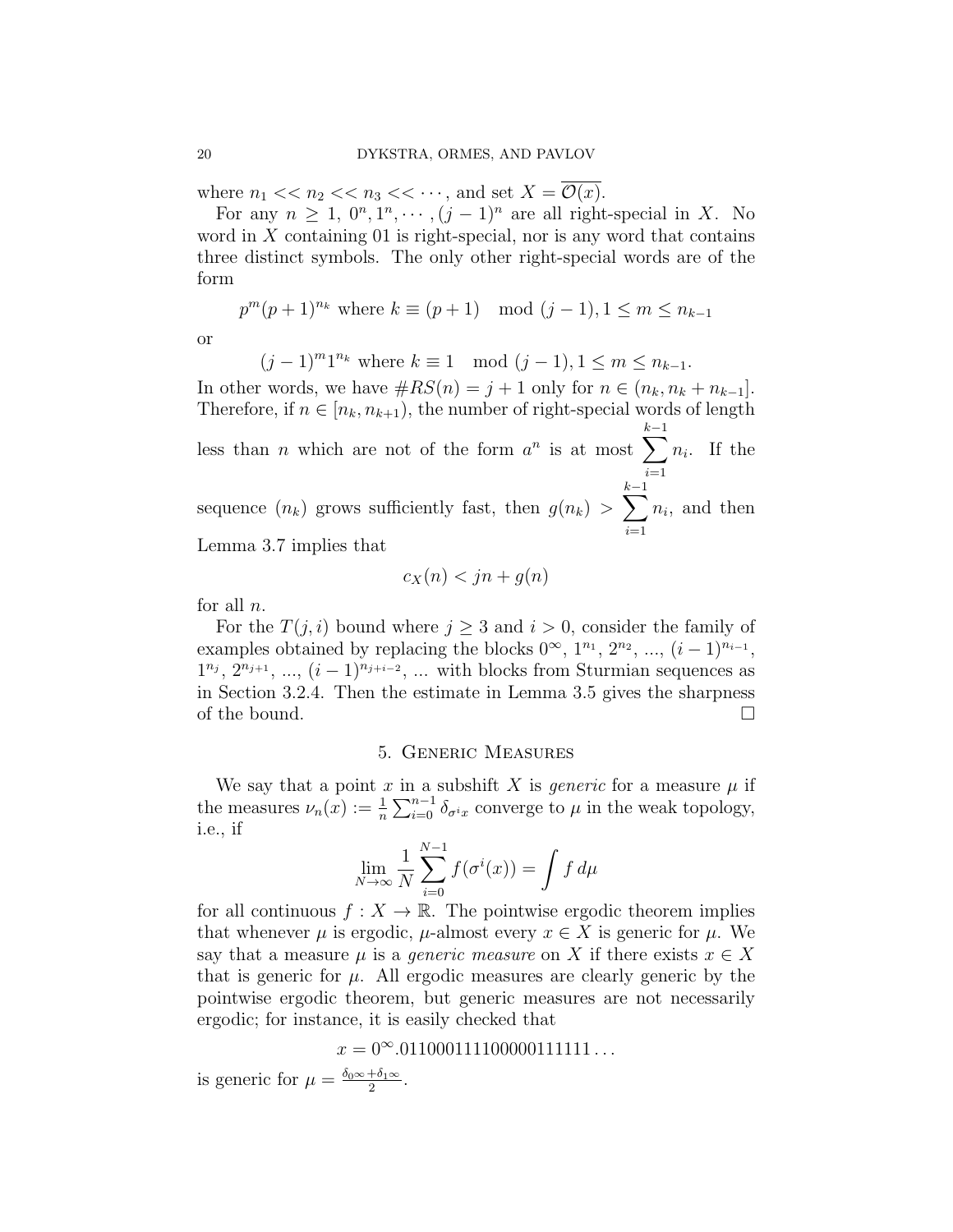Our goal is to provide bounds on the number of generic measures a transitive subshift can support. One of the more general results in this vein is the following theorem of Cyr and Kra, which does not assume transitivity of the subshift, but also does not control for the number of atomic measures supported on periodic subshifts.

**Theorem 5.1** ([2]). Suppose X is a subshift, and there exists  $k \geq 3$ such that

$$
\limsup_{n \to \infty} \frac{c_X(n)}{n} < k.
$$

If X has a generic measure  $\mu$  and there is a generic point  $z \in X$  for  $\mu$ such that the subshift  $Z = \mathcal{O}(z)$  is not uniquely ergodic, then X has at  $most\ k-2\ distinct, nonatomic, generic\ measures.$ 

Combining the Cyr-Kra result above with others in this paper we obtain the same conclusion under a different hypothesis.

**Theorem 5.2.** Suppose  $X$  is a transitive subshift which is the orbit closure of a recurrent point and there exists  $k \geq 3$  such that

$$
\limsup_{n \to \infty} \frac{c_X(n)}{n} < k.
$$

Then X has at most  $k-2$  distinct, nonatomic, generic measures.

*Proof.* Let  $X$  be a transitive subshift with a recurrent transitive point. Fix a generic measure  $\mu$  for X, and let z be a generic point for  $\mu$ . If  $\mathcal{O}(z)$  is not uniquely ergodic, then we are done by Theorem 5.1. Thus we may assume that  $Z = \mathcal{O}(z)$  is uniquely ergodic. Since Z is uniquely ergodic, it follows that every point  $x \in Z$  is generic for  $\mu$  (see, for instance, [10]).

Now assume for a contradiction that X has  $(k-1) \geq 2$  generic measures  $\mu_1, \ldots, \mu_{k-1}$ , with respective generic points  $z_1, \ldots, z_{k-1}$ . Then by the preceding paragraph, we obtain  $(k - 1)$  disjoint subsystems  $Z_1 \ldots, Z_{k-1}$  such that for all  $x \in Z_i$ , x is generic for  $\mu_i$ . Each  $Z_i$ contains a distinct minimal subsystem. Therefore, by Theorem 1.2,

$$
\limsup_{n \to \infty} (c_X(n) - kn) = \infty,
$$

a contradiction.

In general, there does not appear to be a simple way to combine our results with those of [2] in order to use an upper bound on  $\limsup_{n\to\infty} \frac{c_X(n)}{n}$ n to bound the number of generic (not necessarily nonatomic) measures in the transitive case. However, with some effort, we are able to show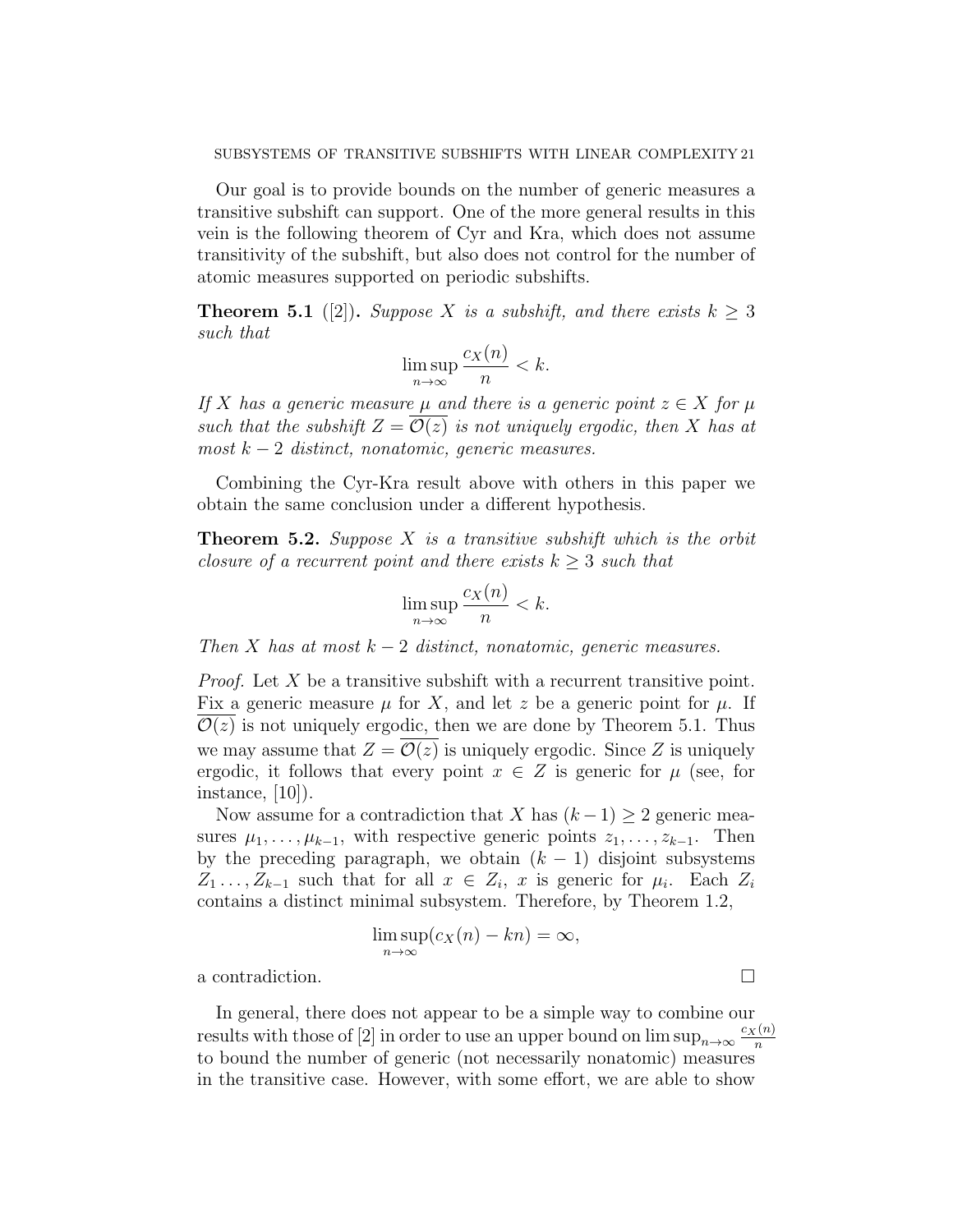that in the case where  $k = 3$ , i.e., when X is transitive with a recurrent transitive point and

$$
\limsup_{n \to \infty} \frac{c_X(n)}{n} < 3,
$$

then  $X$  is uniquely ergodic; this is our Theorem 1.4.

5.1. Proof of Theorem 1.4. If  $X$  is minimal, then this is Theorem 1.5 from [1]. If X is not minimal, then it cannot be the case that X contains two or more minimal subsystems, since our Theorem 1.2 would imply that  $c_X(n) \geq 3n$ , which would contradict lim  $\sup_{n\to\infty} \left(\frac{c_X(n)}{n}\right)$  $\frac{(n)}{n}$  > < 3.

So X contains a unique minimal subsystem  $M_1$ . By Theorem 1.5 from [1], there is a unique (ergodic) measure  $\mu$  supported on  $M_1$ . Consider the factor map  $\pi$  (as defined in sub-section 3.2.1); then  $\mu$  pushes forward under  $\pi$  to  $\delta_{a_1^{\infty}}$  in  $\pi(X)$ , and it is the only measure which does so. So, if we are able to prove that  $\pi(X)$  is uniquely ergodic, then its unique measure is  $\delta_{a_1^{\infty}}$ , which implies that  $\mu$  is the unique measure on  $X$ .

Since the hypotheses of Theorem 1.4 are preserved under application of a factor map, we can assume without loss of generality that  $X$  has a unique minimal subsystem  $\{a_1^{\infty}\}\$ . We can further reduce (by applying a 1-block factor map sending  $a_1$  to 0 and all other letters to 1) to the case where  $X \subseteq \{0,1\}^{\mathbb{Z}}$  and that X has unique minimal subsystem  ${0<sup>\infty</sup>}$ . Toward a contradiction, suppose that such an X has an ergodic  $\mu \neq \delta_{0^{\infty}}$ .

**Lemma 5.3.** Let  $(n_k) \subseteq \mathbb{N}$  be a strictly increasing sequence and x a generic point for  $\mu$ . Then for all sufficiently large k,  $x_{[0,\infty)}$  has the form

$$
x_{[0,\infty)} = w_0^{(k)} 0^{\geq n_k} w_1^{(k)} 0^{\geq n_k} w_2^{(k)} \cdots,
$$

where every  $w_i^{(k)}$  $\mathcal{L}_i^{(k)}$  begins and ends with 1 and does not contain  $0^{n_k}$ . Moreover,  $\frac{|w_0^{(k)}|}{n_k} \to \infty$ .

*Proof.* We first note that since x is generic for  $\mu \neq \delta_{0\infty}$ ,  $x_{[0,\infty)}$  contains infinitely many 1s. Moreover, since  $0^{\infty}$  is the only minimal subsystem of X, the omega-limit set of x must contain  $0^{\infty}$ , i.e.  $x_{[0,\infty)}$  contains  $0^n$ for arbitrarily large n. Therefore,  $x_{[0,\infty)}$  has the claimed form, and it remains only to show that  $\frac{|w_0^{(k)}|}{n_k} \to \infty$ .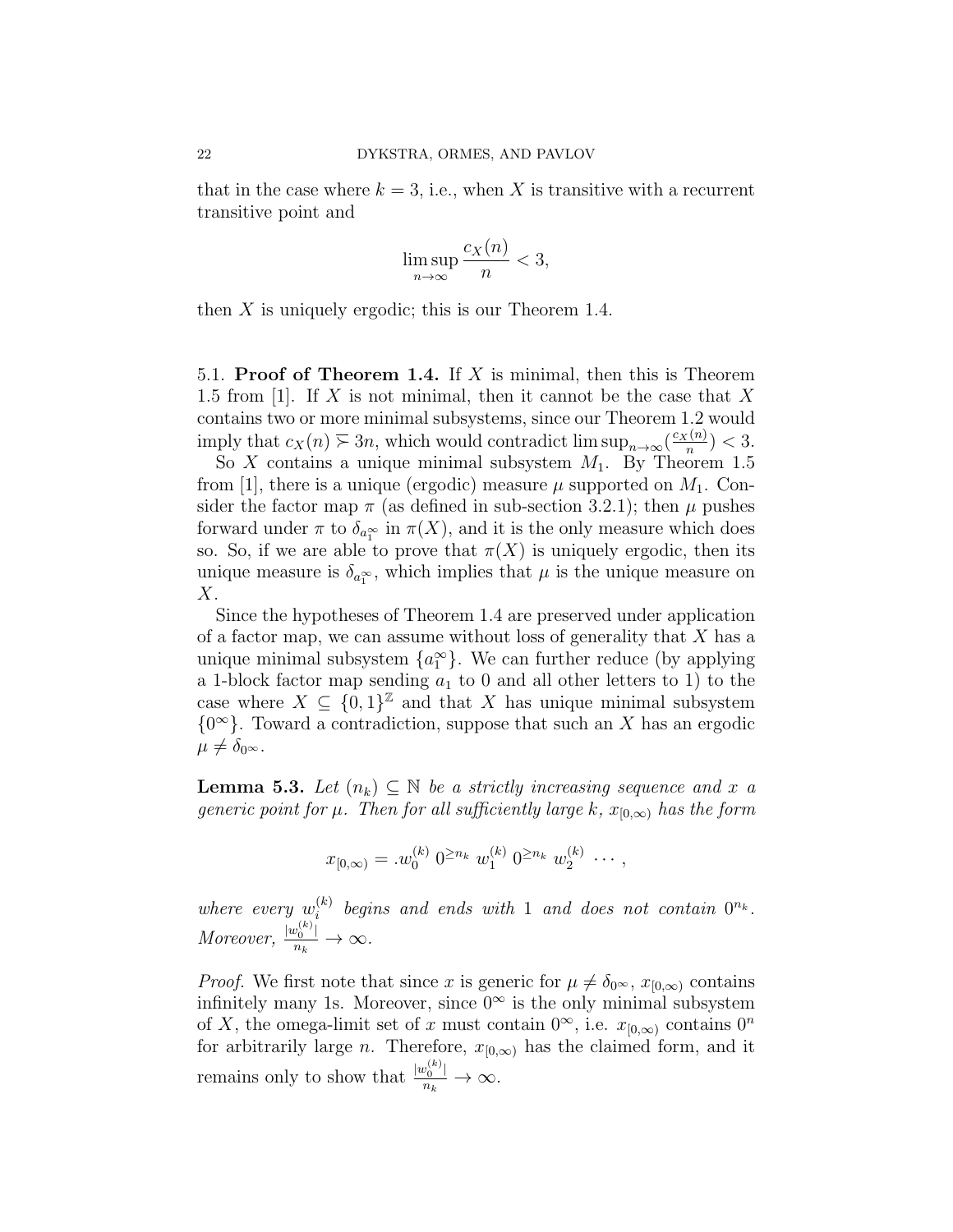By genericity,

$$
\mu([0]) = \int \chi_{[0]} d\mu
$$
  
= 
$$
\lim_{N \to \infty} \frac{1}{N} \sum_{i=0}^{N-1} \chi_{[0]}(\sigma^i(x))
$$
  
= 
$$
\lim_{N \to \infty} \frac{\# \text{ zeros in } x_0 \cdots x_{N-1}}{N}.
$$

Observe that  $\mu([0]) < 1$  since we are assuming  $\mu \neq \delta_{0^{\infty}}$ . It follows that  $|w_0^{(k)}\>$  $\binom{k}{0}$   $\rightarrow \infty$ . Therefore, if we let  $r_k = |w_0^{(k)}|$  $\binom{K}{0}$  and  $z_k$  denote the number of zeros in  $w_0^{(k)}$  $\binom{\kappa}{0}$ , then

$$
\lim_{k \to \infty} \frac{z_k}{r_k} = \mu([0]) \text{ and } \lim_{k \to \infty} \frac{z_k + n_k}{r_k + n_k} = \mu([0]).
$$

Through some algebraic manipulation,

$$
0 = \lim_{k \to \infty} \left( \frac{z_k}{r_k} - \frac{z_k + n_k}{r_k + n_k} \right) = \lim_{k \to \infty} \left( \left( \frac{n_k}{n_k + r_k} \right) \left( \frac{z_k - r_k}{r_k} \right) \right).
$$

Now,

$$
\lim_{k \to \infty} \left( \frac{z_k - r_k}{r_k} \right) = \lim_{k \to \infty} \left( \frac{z_k}{r_k} - 1 \right) = \mu([0]) - 1 \neq 0,
$$
  
so 
$$
\lim_{k \to \infty} \left( \frac{n_k}{n_k + r_k} \right) = 0
$$
, which implies that  $\frac{r_k}{n_k} \to \infty$ .

**Lemma 5.4.** If x is a sequence which is not eventually periodic to the right,  $n \in \mathbb{N}$ , and w is a subword of x with length at least  $c_X(n) + n$ , then w contains an n-letter right-special word.

*Proof.* Assume that x and w are as in the lemma. By assumption,  $w$ contains more than  $c_X(n)$  subwords of length n, and therefore one is repeated, call it  $u$ . If no *n*-letter subword of  $w$  is right-special, then for every *n*-letter subword of  $w$ , there is only one choice of a letter which may follow it in x. However, this would mean that the portion of  $x$ between the two occurrences of  $u$  would have to repeat indefinitely to the right, a contradiction to the assumption that  $x$  is not eventually periodic to the right. Therefore,  $w$  contains an  $n$ -letter right-special word. □

**Lemma 5.5.** There does not exist a strictly increasing sequence  $(n_k)$ such that  $\#RS(n_k) = 1$  for all k.

*Proof.* If such a sequence  $(n_k)$  exists, then for every k, the only rightspecial word of length  $n_k$  is  $0^{n_k}$ . Let x be generic for  $\mu$ . We note that x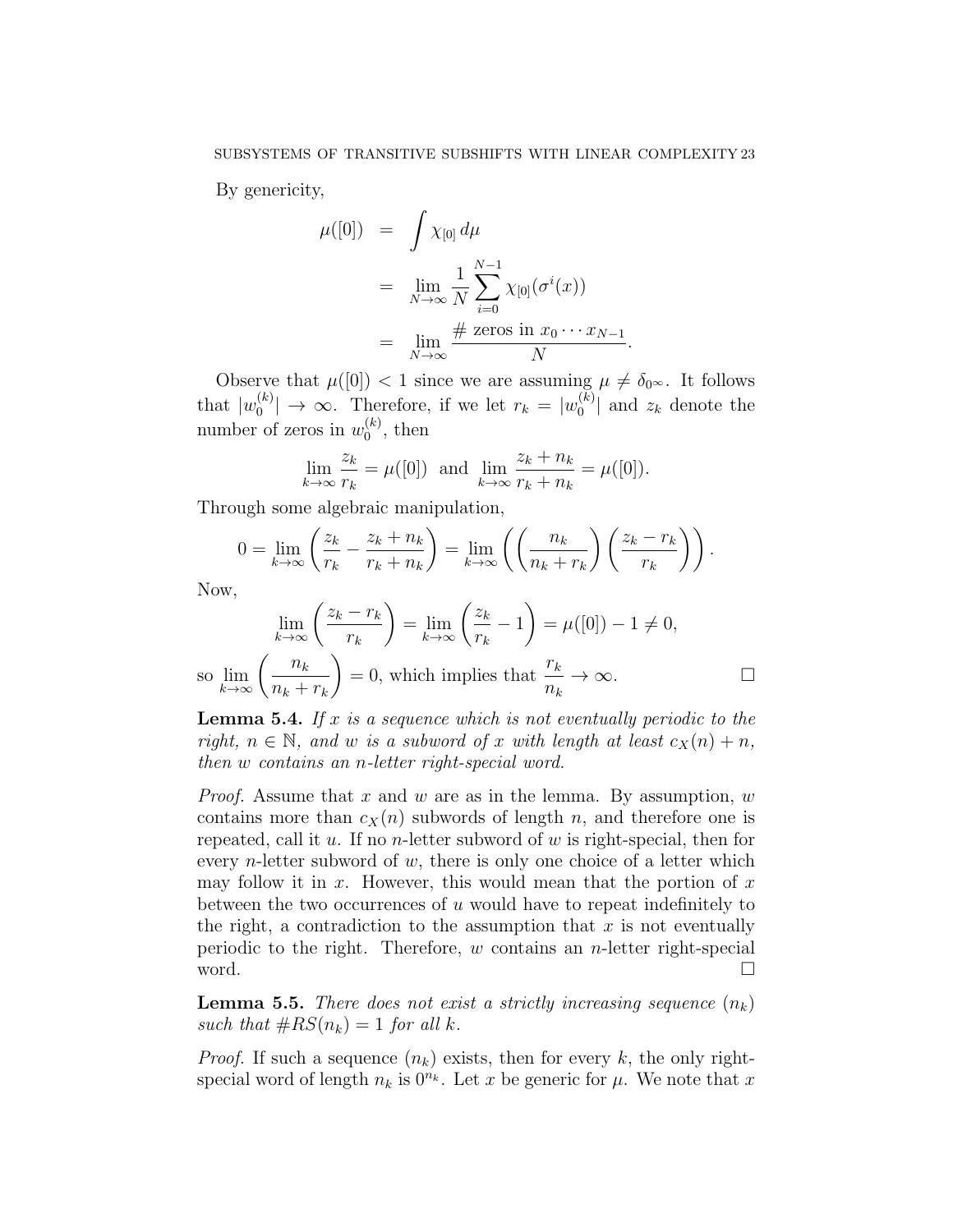cannot be right-asymptotic to a periodic point: if that periodic point were  $0^{\infty}$ , then by genericity  $\mu = \delta_{0^{\infty}}$ ; and if it were not  $0^{\infty}$ , then X would contain a minimal subsystem other than  $\{0^{\infty}\}.$ 

Consider  $w_0^{(k)}$  $\binom{k}{0}$  as defined in Lemma 5.3. We note that  $w_0^{(k)}$  $\binom{k}{0}$  cannot contain a right-special word of length  $n_k$ , since by definition it would not be  $0^{n_k}$ , a contradiction. Therefore, by Lemma 5.4,  $|w_0^{(k)}|$  $|0^{(k)}| < c_X(n_k)+$  $n_k$ .

Next we observe that there exists  $K \in \mathbb{N}$  such that  $c_X(n) < Kn$  for all *n*. To see this, note that, since  $\limsup_{n\to\infty} \left(\frac{c_X(n)}{n}\right)$  $\frac{n(n)}{n}$  > < 3, there exists  $N \in \mathbb{N}$  such that  $c_X(n) < 3n$  for all  $n \geq N$ . And for  $1 \leq n \leq N-1$ , we can simply let  $K(n) \in \mathbb{N}$  be any value such that  $K(n) > c_X(n)$ . Then just define

$$
K := \max\{3, K(1), \dots, K(N-1)\}.
$$

Then  $|w_0^{(k)}\rangle$  $|S_0^{(k)}|$  <  $c_X(n_k) + n_k < (K+1)n_k$  for all k, which contradicts the conclusion from Lemma 5.3 that  $\frac{|w_0^{(k)}|}{n_k} \to \infty$ .

 $\Box$ 

Following [1], we define a strictly increasing sequence  $(n_k)$  to be logarithmically syndetic if there exists M such that  $\frac{n_{k+1}}{n_k}$  $n_k$  $\langle M \rangle$  for all k.

**Lemma 5.6.** There is a logarithmically syndetic sequence  $(n_k)$  such that  $\#RS(n_k) \leq 2$  for all k. Moreover, if  $RS(n_k) = \{0^{n_k}, b_k\}$  for some k and  $b_k \neq 0^{n_k}$ , then  $b_k$  cannot be followed by three or more symbols.

*Proof.* Let  $\varepsilon = 3 - \limsup_{n \to \infty} \left( \frac{c_X(n)}{n} \right)$  $\frac{n(n)}{n}$ ). Then there exists N such that  $\frac{c_X(n)}{n} < 3 - \varepsilon/2$  for all  $n \geq N$ . We claim that any interval of the form  $\left[i,\left(\frac{6}{5}\right)\right]$  $\frac{6}{\varepsilon}$  · *i*] where  $i \geq N$  must contain a value of *n* such that  $c(n+1)$  –  $c(n) \leq 2$ . The statement of Lemma 5.6 then follows immediately by Lemma 3.7.

To prove the claim, let  $i \geq N$  and suppose  $c_X(n+1) - c_X(n) \geq 3$ for all  $n \in [i, j]$ , where  $j = \left(\frac{6}{5}\right)$  $(\frac{6}{\varepsilon}) \cdot i$ . Then

$$
c_X(j) \geq c_X(i) + 3(j - i)
$$
  
> 3(j - i)  
=  $j(3 - \varepsilon/2)$ .

But  $\frac{c_X(j)}{j} < 3 - \varepsilon/2$  since  $j \ge N$ .

Let  $(n_k)$  be a fixed logarithmically syndetic sequence as given by Lemma 5.6, and let  $M > 1$  be a constant such that  $\frac{n_{k+1}}{n_k} < M$ . By Lemma 5.5, by deleting a finite number of terms in  $(n_k)$  if necessary,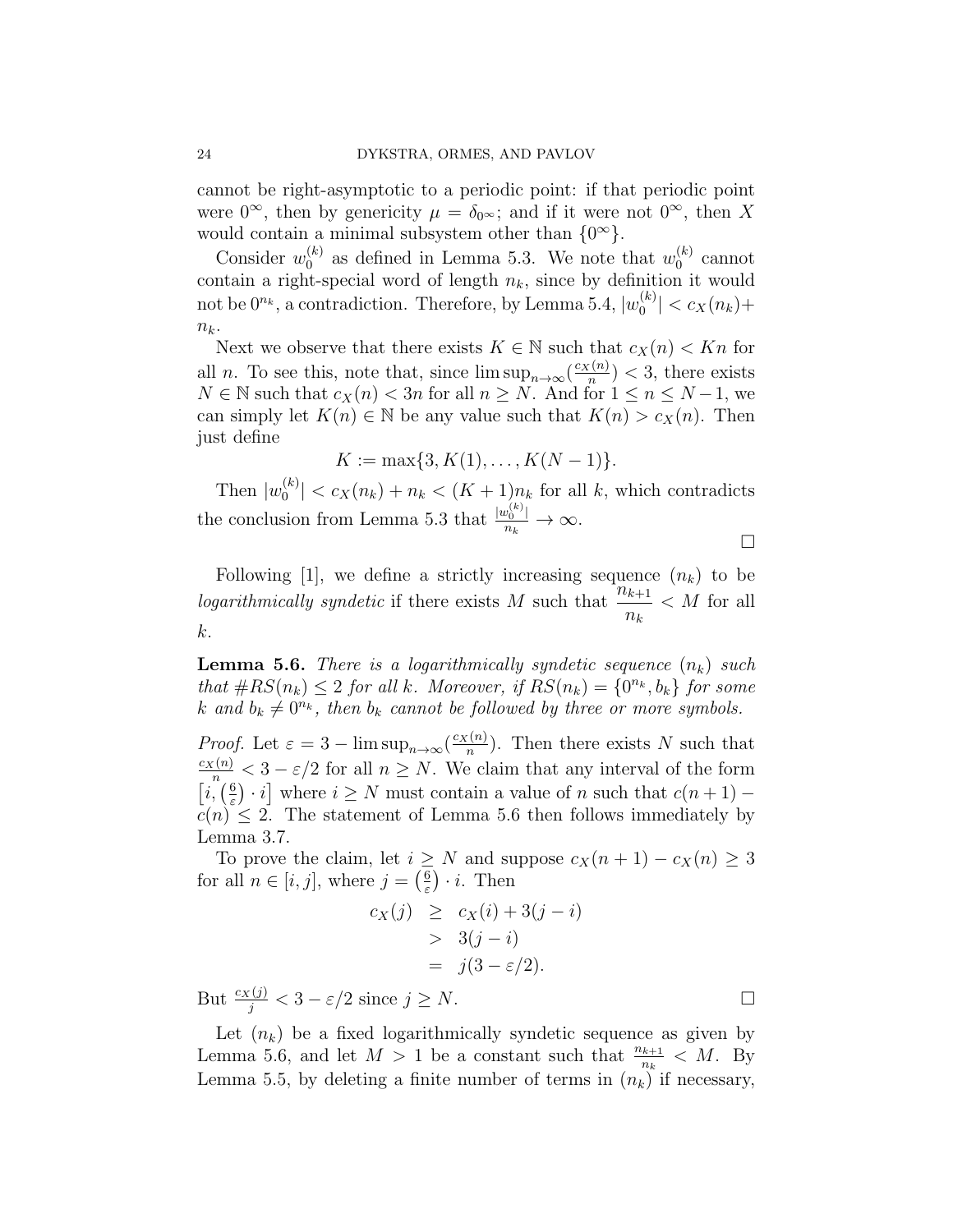we can assume that  $\#RS(n_k) = 2$  for all k. Let  $b_k$  denote the only rightspecial word of length  $n_k$  other than  $0^{n_k}$ . By passing to a subsequence and increasing  $M$  to  $10M$  if necessary, we can assume that

(5.7) 
$$
10 < \frac{n_{k+1}}{n_k} < M \quad \text{for all } k.
$$

Since  $\frac{|w_0^{(k)}|}{n_k} \to \infty$  and  $\limsup_{k \to \infty} \frac{c_X(n_k)}{n_k}$  $\frac{f(n_k)}{n_k} \leq \limsup_{n \to \infty} \frac{c_X(n)}{n} < 3$ , we see that  $|w_0^{(k)}|$  $|0 \choose 0$  >  $c_X(n_k) + n_k$  for sufficiently large k. By Lemma 5.4,  $w_0^{(k)}$  $\binom{k}{0}$  contains a right-special word of length  $n_k$ , which cannot be  $0^{n_k}$ , so  $w_0^{(k)}$  $b_0^{(k)}$  contains at least one occurrence of  $b_k$ .

Define  $a_k$  to be the shortest (possibly empty) word such that

$$
(5.8) \t\t w_0^{(k)} = a_k b_k r_k
$$

for some word  $r_k$ , and define  $d_k$  to be the shortest word such that

$$
(5.9) \t\t w_0^{(k)} = \ell_k b_k d_k
$$

for some word  $\ell_k$ . Therefore we can write

$$
w_0^{(k)} = a_k b_k u_k d_k
$$

for some (possibly empty) word  $u_k$ . Observe that  $|a_k|, |d_k| < c_X(n_k) +$  $n_k < 4n_k$  for all sufficiently large k, since otherwise, by Lemma 5.4,  $a_k$  or  $d_k$  would contain  $b_k$ , contradicting minimality of length in their definitions. By definition,  $b_k$  is a suffix of  $a_k b_k u_k$ , but since  $\frac{|w_0^{(k)}|}{n_k} \to \infty$ , for sufficiently large  $k$  we can assume that

$$
|w_0^{(k)}| > 13n_k
$$
  
=  $4n_k + n_k + 4n_k + 4n_k$   
>  $|a_k| + |b_k| + |d_k| + c_X(n_k) + n_k$ ,

which implies that  $|u_k| > c_X(n_k) + n_k$ . Therefore, by Lemma 5.4,  $u_k$ contains at least one copy of  $b_k$ .

**Remark 5.10.** Let  $p > 0$  be an arbitrary positive integer. As above, for sufficiently large  $k$  we have

$$
\begin{aligned} |w_0^{(k)}| &> (13+4p)n_k \\ &> |a_k| + |b_k| + |d_k| + p(c_X(n_k) + n_k). \end{aligned}
$$

Applying Lemma 5.4, we see that for sufficiently large  $k$ ,  $u_k$  contains at least p copies of  $b_k$ .

Observe that  $b_k$  is a suffix of  $a_k b_k u_k$ , and  $b_k$  is the only word in  $RS(n_k)$ that appears in  $w_0^{(k)}$  $\binom{k}{0}$ . Also,  $a_k$  and  $d_k$  are the *shortest* words that satisfy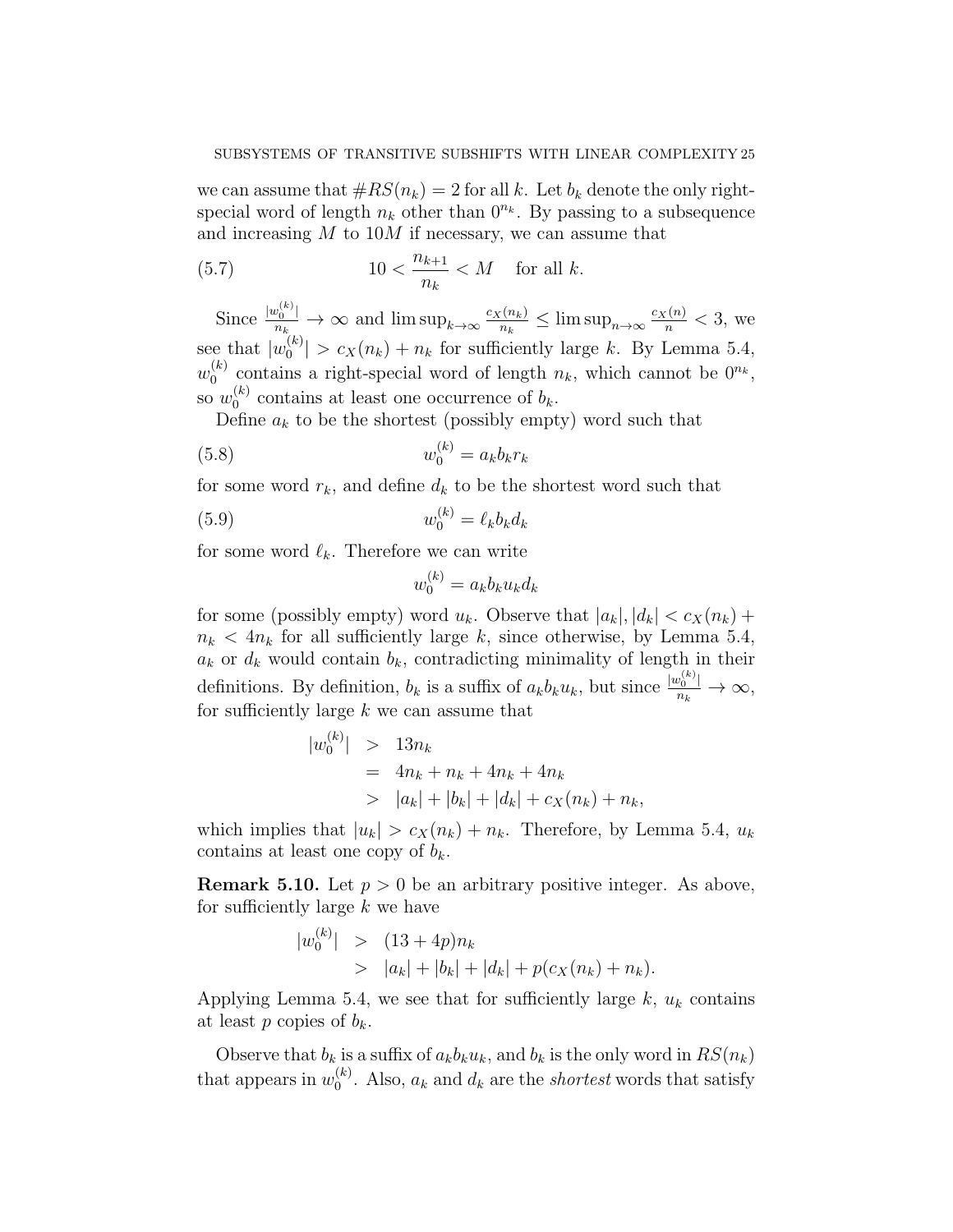$(5.8)$  and  $(5.9)$ , and (by Lemma 5.6),  $b_k$  can only be followed by two distinct symbols. Therefore  $w_0^{(k)}$  must have the form

(5.11) 
$$
w_0^{(k)} = a_k b_k (e_k b_k)^{m_k} d_k,
$$

where  $e_k$  is the shortest (possibly empty) word such that  $w_0^{(k)} = a_k b_k e_k b_k q_k$ for some word  $q_k$ .

In the form (5.11), observe (by Lemma 5.4) that

(5.12) 
$$
|e_k| < c_X(n_k) + n_k < 4n_k
$$

for all sufficiently large  $k$  since  $e_k$  does not contain any right-special word of length  $n_k$ . Also,  $m_k \to \infty$  by Remark 5.10. Therefore, by deleting a finite number of terms from the beginning of  $(n_k)$  if necessary, we can assume that

(5.13) 
$$
m_k > M^2 + 1
$$
 for all  $k \ge 1$ .

Observe that the first symbols of  $e_k$  and  $d_k$  must be different: if they were the same, then, since  $b_k$  is the only word in  $RS(n_k)$  that appears in  $w_0^{(k)}$  $\binom{k}{0}$ , we would have  $e_k = d_k$  and  $x_{[0,\infty)} = a_k b_k (e_k b_k)^\infty$ . As noted, for example, in the proof of Lemma 5.5, this cannot happen because  $x$ cannot be eventually periodic to the right.

Now observe that all suffixes of  $(e_k b_k)^{m_k-1}$  of length at least  $n_k$  are right-special: this is due to the fact that any such suffix can be followed by either  $e_k$  or  $d_k$ , and, as we just noted, the first symbols of  $e_k$  and  $d_k$  must be different. By construction, none of these suffixes have the form  $0^n$ . Therefore  $\#RS(n) \geq 2$  for each  $n \in (n_k, (m_k - 1) \cdot |e_k b_k|]$ .

**Lemma 5.14.** For all k, both  $b_{k+1}$  and  $b_{k+2}$  are suffixes of  $(e_k b_k)^{m_k-1}$ .

*Proof.* Using  $(5.7)$  and  $(5.13)$ , observe that

$$
|b_{k+1}| = n_{k+1}
$$
  

$$
< M \cdot n_k
$$
  

$$
< (m_k - 1) \cdot n_k
$$
  

$$
\leq (m_k - 1) \cdot |e_k b_k|.
$$

Therefore  $|b_{k+1}| \in (n_k,(m_k-1)\cdot |e_k b_k|)$ . And  $b_{k+1}$  is the only rightspecial word of length  $n_{k+1}$  other than  $0^{n_{k+1}}$ , which implies that  $b_{k+1}$ is a suffix of  $(e_k b_k)^{m_k-1}$ .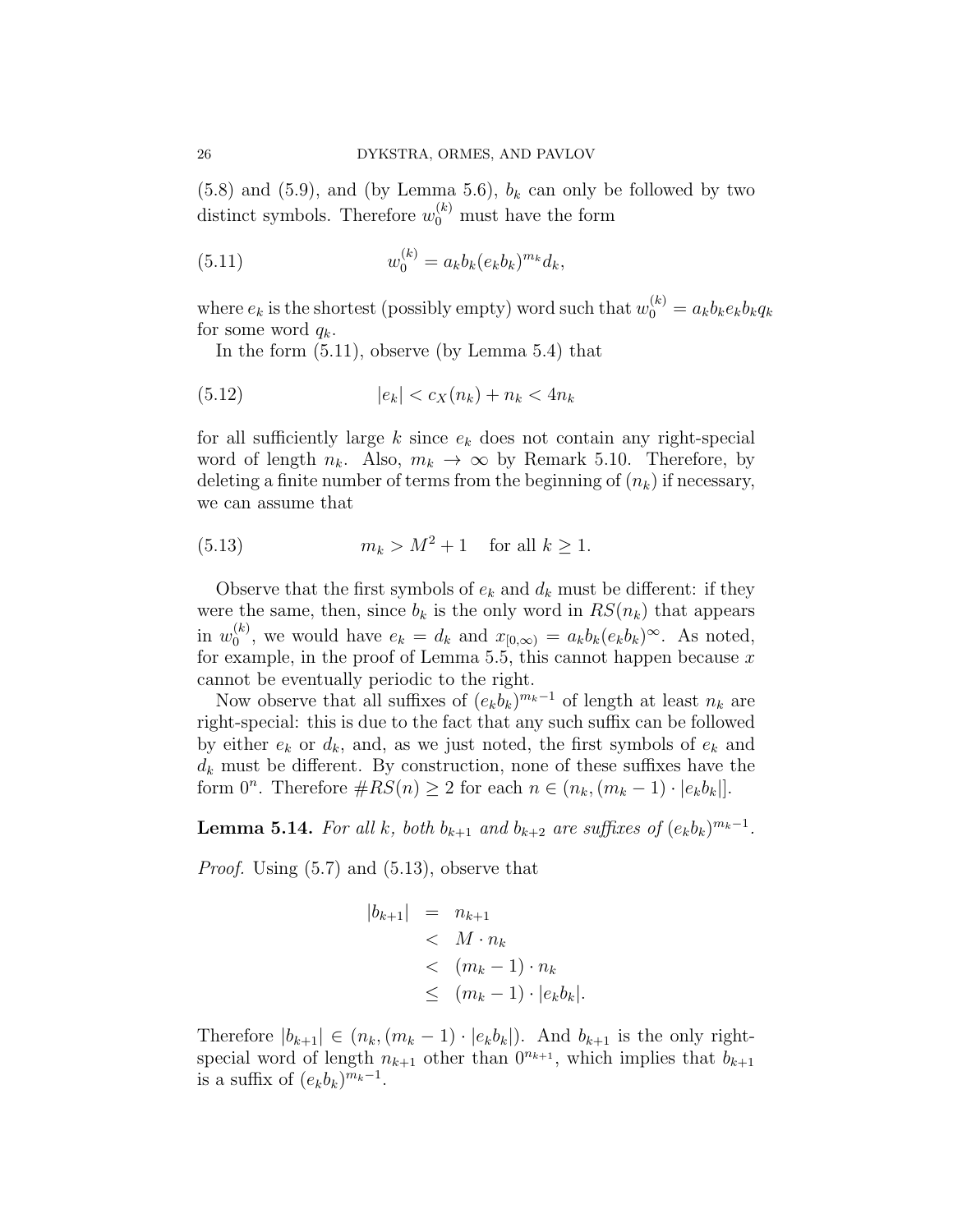Next, observe that by  $(5.7)$  and  $(5.13)$ ,

$$
|b_{k+2}| = n_{k+2}
$$
  
\n
$$
< M \cdot n_{k+1}
$$
  
\n
$$
< M^2 \cdot n_k
$$
  
\n
$$
< (m_k - 1) \cdot n_k
$$
  
\n
$$
\leq (m_k - 1) \cdot |e_k b_k|.
$$
  
\n
$$
a \text{ suffix of } (e_k b_k)^{m_k - 1}.
$$

Therefore  $b_{k+2}$  is also a suffix of  $(e_k b_k)$ 

**Lemma 5.15.** For all k,  $e_k b_k e_k b_k$  is a suffix of  $b_{k+1}$ .

*Proof.* By Lemma 5.14,  $b_{k+1}$  is a suffix of  $(e_k b_k)^{m_k-1}$ , so it is enough to show that  $|b_{k+1}| \geq |e_k b_k e_k b_k|$ . To see this, observe that, using (5.7) and (5.12),

$$
|b_{k+1}| = n_{k+1}
$$
  
> 10n<sub>k</sub>  
= 4n<sub>k</sub> + n<sub>k</sub> + 4n<sub>k</sub> + n<sub>k</sub>  
> |e<sub>k</sub>| + |b<sub>k</sub>| + |e<sub>k</sub>| + |b<sub>k</sub>|  
= |e<sub>k</sub>b<sub>k</sub>e<sub>k</sub>b<sub>k</sub>|.

**Proposition 5.16.** For all k,  $e_{k+1}b_{k+1}e_{k+1}b_{k+1}$  is a suffix of  $(e_kb_k)^{m_k-1}$ .

*Proof.* If we apply Lemma 5.15 to  $k + 1$  instead of k, we see that  $e_{k+1}b_{k+1}e_{k+1}b_{k+1}$  is a suffix of  $b_{k+2}$ , which, by Lemma 5.14, is a suffix of  $(e_k b_k)^{m_k-1}$ .

Finally, to arrive at a contradiction, we will use the words  $e_k b_k e_k b_k$ to construct a minimal subsystem of X other than  $\{0^{\infty}\}$ . To do this, first define  $L_k$  to be the length of the longest block of zeros occurring in  $e_k b_k e_k b_k$ . Then  $L_k$  is also the length of the longest block of zeros in  $(e_k b_k)^{m_k-1}$  (assuming  $m_k \geq 3$ , which is trivial since  $m_k \to \infty$ ).

**Proposition 5.17.**  $(L_k)$  is a constant sequence.

*Proof.* By Proposition 5.16,  $e_{k+1}b_{k+1}e_{k+1}b_{k+1}$  is a suffix of  $(e_k b_k)^{m_k-1}$ , so  $L_{k+1} \leq L_k$ . On the other hand, by Lemma 5.15,  $e_k b_k e_k b_k$  is a suffix of  $b_{k+1}$ , so  $L_k \leq L_{k+1}$ .

For each k, define  $y^{(k)}$  to be any point in X of the form

$$
y^{(k)} = \ell_k e_k b_k \cdot e_k b_k r_k,
$$

where  $\ell_k$  and  $r_k$  are left- and right-infinite sequences. By compactness, a subsequence of  $(y^{(k)})$  converges to a point  $y \in X$ . But by construction

 $\Box$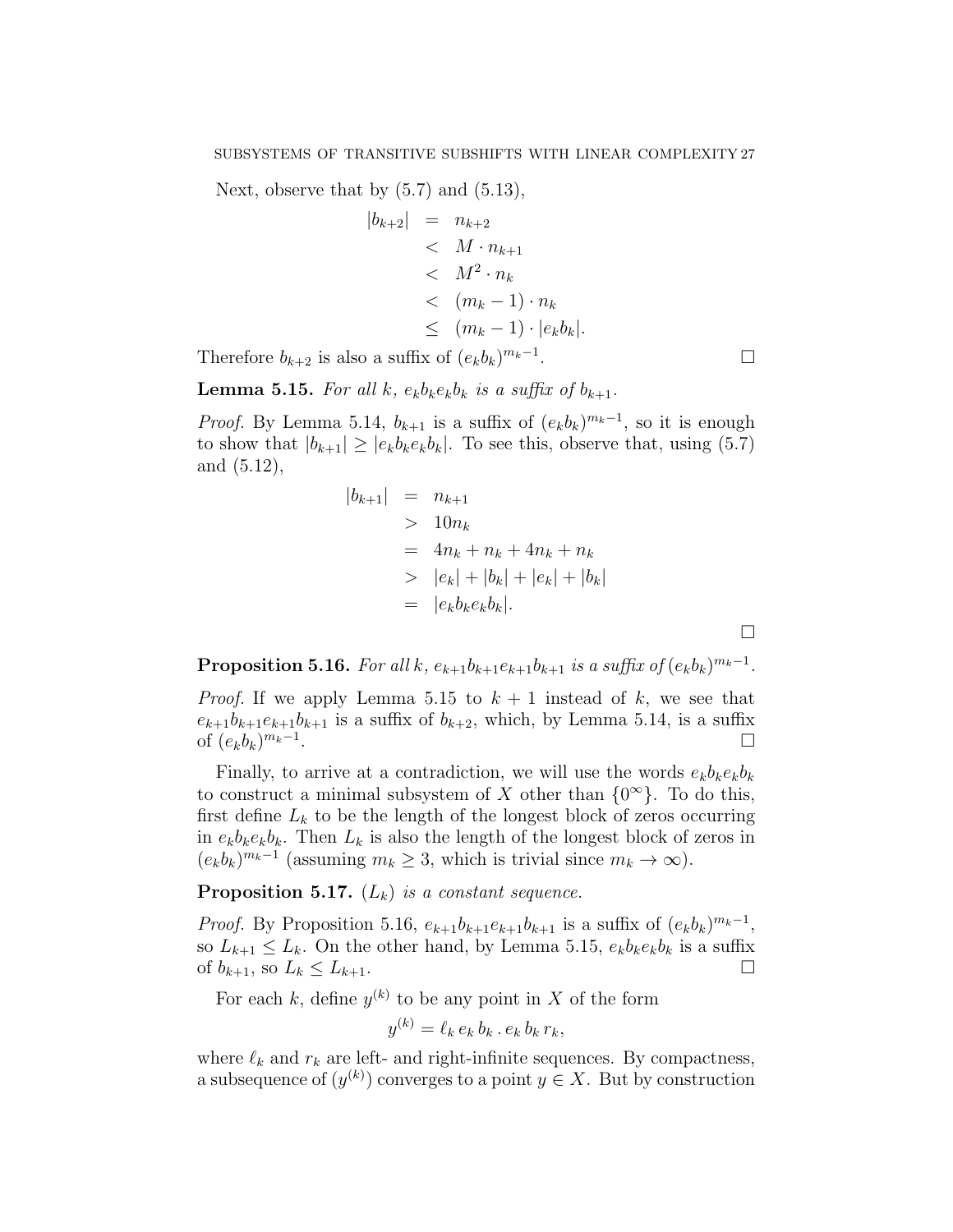(and applying Proposition 5.17),  $\mathcal{O}(y)$  is a subsystem of X that is disjoint from  $\{0^{\infty}\}.$  Therefore  $\overline{\mathcal{O}(y)}$  contains a minimal subsystem other than  $\{0^{\infty}\}\$ , a contradiction, completing the proof of Theorem 1.4.

Remark 5.18. The assumption of recurrence was only used above to establish that  $X$  has a single minimal subsystem. Our results in this paper show that the only transitive  $X$  with more than one minimal subsystem and  $\limsup_{n\to\infty}\left(\frac{c_X(n)}{n}\right)$  $\left(\frac{n(n)}{n}\right)$  < 3 are of the following types.

- $X$  has two periodic minimal subsystems (e.g. the orbit closure of  $x = ... 000.1111...$  or  $x = 1^{\infty} \cdot 0^{n_1} 10^{n_2} 10^{n_3} 1...$
- $\pi(X)$  is eventually periodic in both directions and X has one infinite subsystem (e.g.,  $x = \dots 000 \, s \dots$  where s is a one-sided sequence from a Sturmian system).

We now conclude with a proof of Theorem 1.5, which establishes an upper bound of  $g - 1$  on the number of generic measures when  $X = \mathcal{O}(x)$  for some x that is not eventually periodic in both directions and

$$
\liminf(c_X(n)-gn)=-\infty.
$$

5.2. Proof of Theorem 1.5. Assume that X is as above and x is not eventually periodic to the right. Since  $\liminf(c_X(n) - gn) = -\infty$ , Lemma 3.7 implies that the number of *n*-letter right-special words is strictly less than g for infinitely many n. Therefore, there exists  $C \leq$  $g-1$  and a strictly increasing sequence  $(n_k)$  such that there are exactly C right-special words of length  $n_k$ ; call them  $b_k^{(i)}$  $\kappa^{(i)}$  for  $1 \leq i \leq C$ . We may further assume that

$$
c_X(n_k) < 2gn_k
$$

for every k by considering values of n where  $c_X(n)-gn$  is smaller than all previous values  $c_X(i) - qi$  for  $i < n$ ; see the discussion following Theorem 2.2 in [1] for details. Therefore, by Lemma 5.4, every word of length  $(2g+1)n_k$  contains at least one word  $b_k^{(i)}$  $\mathbf{r}^{(i)}$ .

For each k and i, choose a point  $x_k^{(i)}$  with the word  $b_k^{(i)}$  $\binom{n}{k}$  appearing in coordinates 0 through  $n_k - 1$ , and define the measure  $\nu_k^{(i)}$  $\mu_k^{(i)} := \nu_{n_k}^{x_k^{(i)}}$  as discussed at the start of Section 5, i.e.,

$$
\nu_k^{(i)} = \frac{1}{n_k} \sum_{j=0}^{n_k-1} \delta_{\sigma^j x_k^{(i)}}.
$$

 $\Box$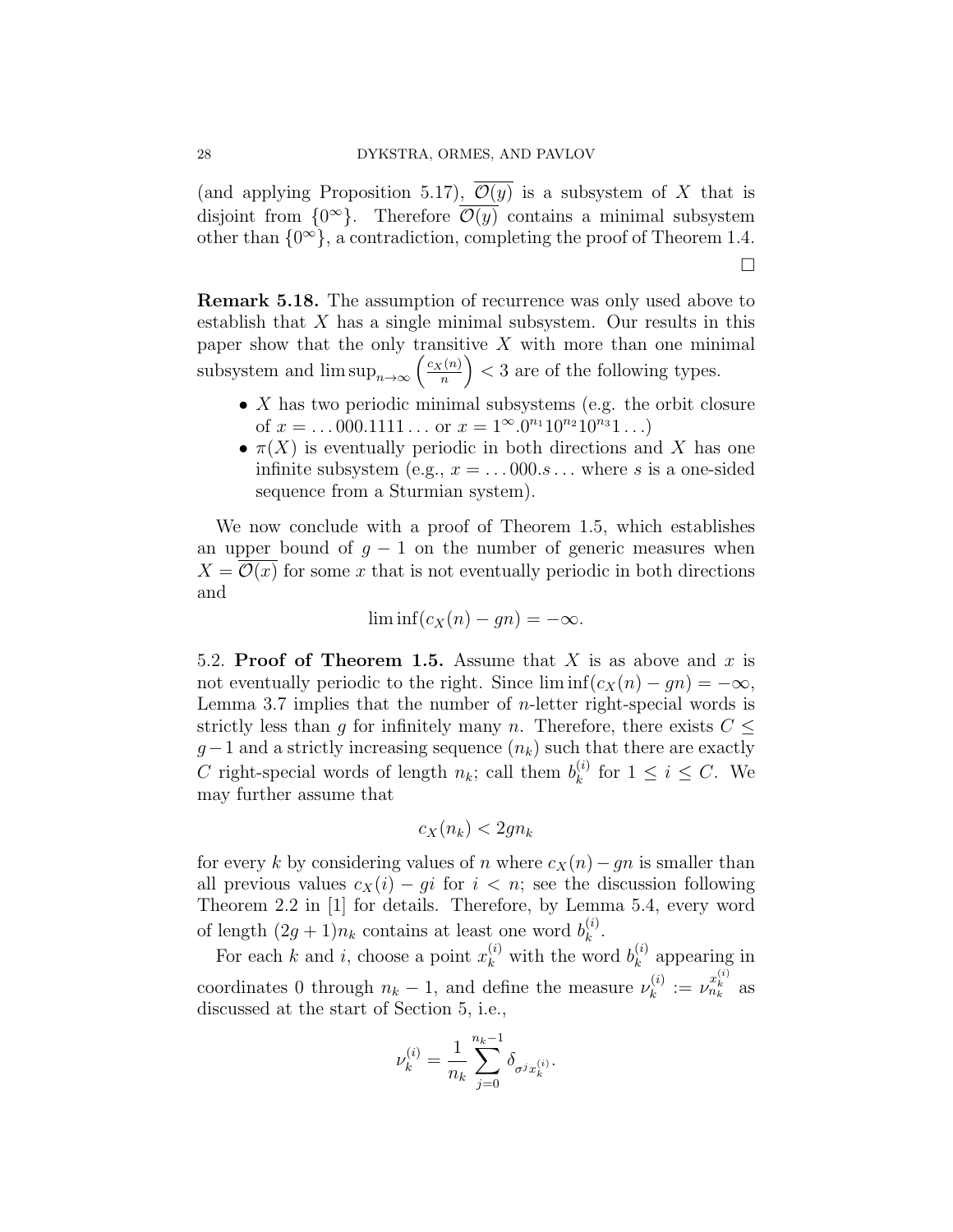By compactness, we can pass to a subsequence and assume without loss of generality that for all *i*,  $(\nu_k^{(i)})$  $\binom{k}{k}_k$  converges to a limit  $\nu^{(i)}$ . We claim that every generic measure is some  $\nu^{(i)}$ . For this, assume that  $\mu$ is an arbitrary generic measure, and let  $x \in X$  be generic for  $\mu$ .

For each k, the word  $x_0 \cdots x_{(2g+1)n_k-1}$  contains some  $b_k^{(i_k)}$  $k^{(i_k)}$  by Lemma 5.4, and by again passing to a subsequence, we can assume that  $i_k$  is always equal to some fixed *i*. For each *k*, define  $m_k \leq 2gn_k$  so that  $x_{m_k} \dots x_{m_k+n_k-1} = b_k^{(i)}$  $\frac{(i)}{k}$ .

Since x is generic for  $\mu$ , both  $\nu_{m_k}^x$  and  $\nu_{m_k+n_k-1}^x$  converge to  $\mu$  in the weak topology. This topology is induced by the metric

$$
d(\mu, \nu) := \sum_{n \in \mathbb{N}} 2^{-n} |\mu([w_n]) - \nu([w_n])|,
$$

where  $\{w_n\}$  is an arbitrary enumeration of the set of finite words on  $\{0, 1\}$ . Then for any  $\epsilon > 0$ , we may choose K so that for all  $k > K$ ,  $d(\nu_{m_k}^x, \mu), d(\nu_{m_k+n_k}^x, \mu) < \epsilon$ . This implies that

 $d(m_k\nu_{m_k}^x, m_k\mu) < m_k\epsilon$  and  $d((m_k+n_k)\nu_{m_k+n_k}^x, (m_k+n_k)\mu) < (m_k+n_k)\epsilon$ , which together imply that

$$
d((m_k + n_k)\nu_{m_k + n_k}^x - m_k\nu_{m_k}^x, n_k\mu) < (2m_k + n_k)\epsilon.
$$

Therefore

$$
d(\nu_{n_k}^{\sigma^{m_k} x}, \mu) < \frac{2m_k + n_k}{n_k} \epsilon \le (4g + 1)\epsilon.
$$

Since  $\epsilon > 0$  was arbitrary,  $\nu_{n_k}^{\sigma^{m_k} x} \to \mu$ . Recall that  $\sigma^{m_k} x$  begins with  $b_k^{(i)}$  $\mu_k^{(i)}$ , and so  $\nu_{n_k}^{\sigma^{m_k} x} \to \nu^{(i)}$  by definition of  $\nu^{(i)}$ . Therefore,  $\mu = \nu^{(i)}$ , and since  $\mu$  was an arbitrary generic measure, every generic measure is one of the  $\nu^{(i)}$ . Since there are  $C \leq g-1$  such measures, the proof is complete.

#### **REFERENCES**

[1] M. Boshernitzan, A unique ergodicity of minimal symbolic flows with linear block growth, Journal d'Analyse Math. 44, no. 1 (1984) 77-96.

 $\Box$ 

- [2] V. Cyr and B. Kra, Counting generic measures for a subshift of linear growth, J. Eur. Math. Soc. 21, no. 2 (2019) 355-380.
- [3] N. Pytheas Fogg, Substitutions in Dynamics, Arithmetics and Combinatorics, Lecture Notes in Mathematics 1794, Springer, Berlin, 2002.
- [4] A. Katok, Invariant measures of flows on orientable surfaces, Dokl. Akad. Nauk SSSR 211 (1973) 775-778.
- [5] D. Lind and B. Marcus, An introduction to symbolic dynamics and coding, Cambridge University Press, Cambridge, 1995.